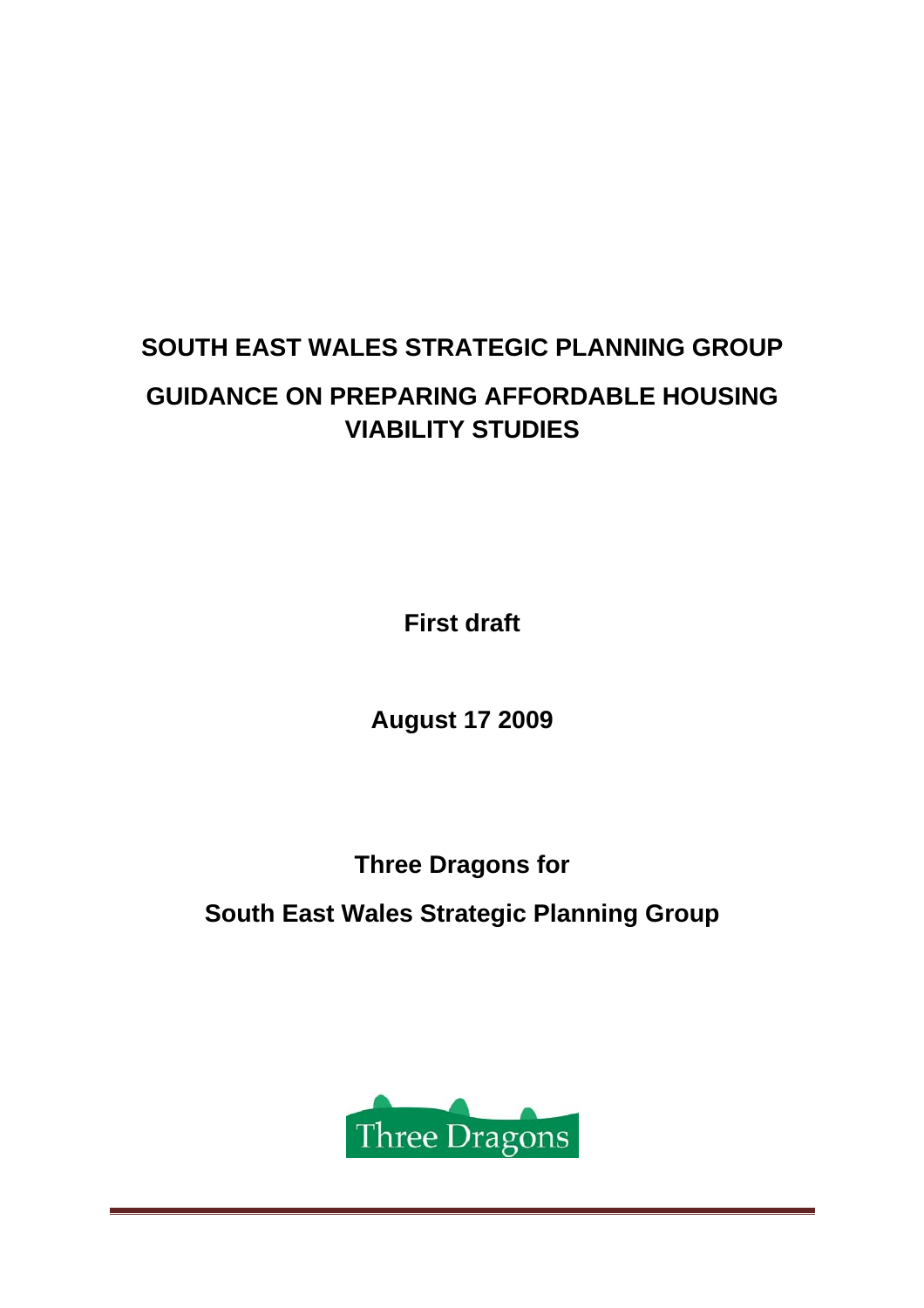# **1 INTRODUCTION**

### **Background to the guidance**

- 1.1 The Welsh Assembly Government has indicated that as an integral part of Local Development Plan Preparation there is a need for Local Planning Authorities (LPAs) to ensure that, in setting site-capacity thresholds and site specific targets, local planning authorities have balanced the need for affordable housing against site viability.
- 1.2 In line with Technical Advice Note 2: Planning and Affordable Housing it is considered that this may involve making informed assumptions about the levels of finance available for affordable housing and the type of affordable housing to be provided. TAN 2 also indicates that local planning authorities should also take into account the impact on the delivery of the affordable housing target and the objective of creating sustainable communities across the plan area and in the individual parts of the plan area.
- 1.3 Against this policy background, the South East Wales Strategic Planning Group (Sewspg) have set up a sub group to explore the possibility of undertaking work at a sub-regional level to develop a standard methodology to underpin Viability Studies to inform LDPs within South East Wales.

### **Membership of the Sewspg Viability Sub Group**

1.4 The Sewspg Viability Sub Group comprises representative from the following organisations:

Welsh Assembly Government Home Builders Federation Nathaniel Litchfield Redrow Housing Associations United Welsh Fairlake Hendre Local Authority Rhondda Cynon Taff Caerphilly.

#### **Purpose of the guidance and need for Affordable Housing Viability Studies**

- 1.5 The purpose of this guidance is to provide local planning authorities (LPAs) with step by step advice on the preparation of Affordable Housing Viability Studies (AVHSs).
- 1.6 LPAs require AHVSs as part of their evidence base for use in preparing LDPs. The importance of gathering evidence about development economics was identified in TAN2 which states that, in relation to setting the affordable housing target:

*"The target should take account of the anticipated level of finance available for affordable housing, including public subsidy, and the level of developer contribution that can realistically be sought".* (TAN 2, Para 9.1)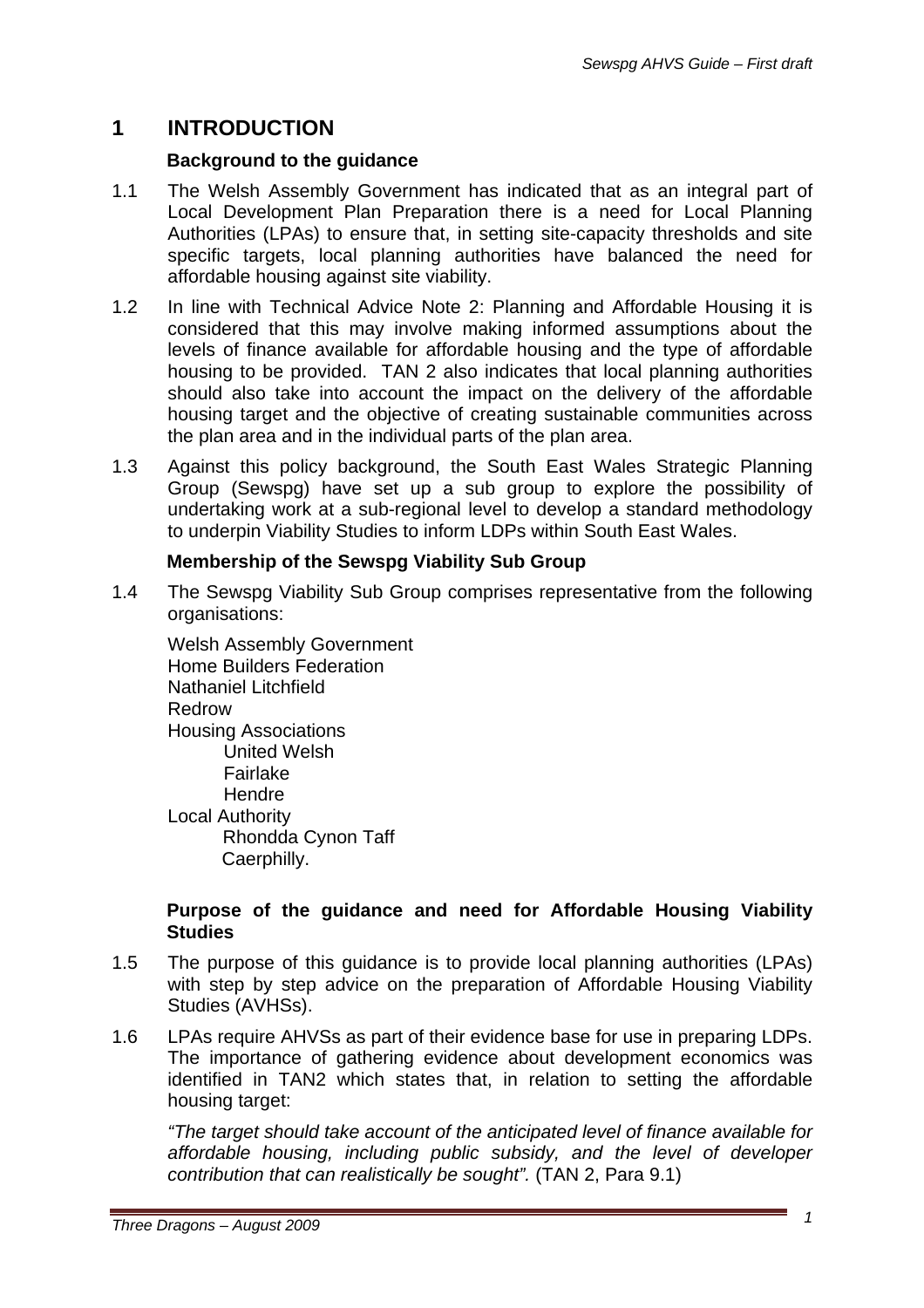1.7 Guidance from the Welsh Assembly Government on the preparation of Affordable Housing Delivery Statements  $(2007 - 2011)^{1}$  $(2007 - 2011)^{1}$  $(2007 - 2011)^{1}$  by local authorities, re-iterates the importance of viability evidence in identifying targets for affordable housing delivery.

*"Targets for the amount of affordable housing to be provided should reflect an assessment of the likely economic viability of land for housing within the area, taking account of risks to delivery and on the likely levels of finance available for affordable housing, including both public subsidy such as Social Housing Grant and the level of developer contribution that could reasonably be secured. A viability calculation is equally relevant in a buoyant or a depressed market. The needs of both current and future occupiers should be provided for, building on evidence in the Local Housing Market Assessment."* (Para 1.24)

1.8 The courts have further emphasised the importance of robust viability evidence to underpin affordable housing policies in development plans. The Court of Appeal, in July 2008, decided on a case brought against Blyth Valley Council. The court stated that:

*"……an informed assessment of the viability of any such percentage figure is a central feature of the PPS 3 policy on affordable housing. It is not peripheral, optional or cosmetic. It is patently a crucial requirement of the policy."* 

1.9 Evidence on viability is also required to demonstrate the robustness of the site size threshold to be set out in the LDP. The threshold identifies the size of site above which the LPA can seek affordable housing. TAN2 does not provide any national guidance on appropriate thresholds and leaves this to LPAs to identify. However, TAN does comment that,

*"When setting site-capacity thresholds and site specific targets local planning authorities should balance the need for affordable housing against site viability".* (TAN2 para 10.4)

1.10 For both site-capacity thresholds and percentage targets, LPAs can set different policies for different parts of their authority – provided that the evidence base will support this.

#### **Lack of other guidance**

- 1.11 Although the importance of providing evidence about viability in preparing LDPs is now well established, there is no government guidance (in Wales or England) or advice from other organisations (e.g. the Planning Inspectorate) to set out how this should be done. The guidance set out here is intended to fill this gap but it must be acknowledged that there may be other approaches that will provide an LPA with an acceptable evidence base.
- 1.12 However, Sewspg believe that there are benefits for LPAs in South East Wales in following a single consistent approach in preparing their AHVSs and as set out here.

 $\overline{a}$ 

<span id="page-2-0"></span><sup>&</sup>lt;sup>1</sup> Published by the Welsh Assembly Government in February 2009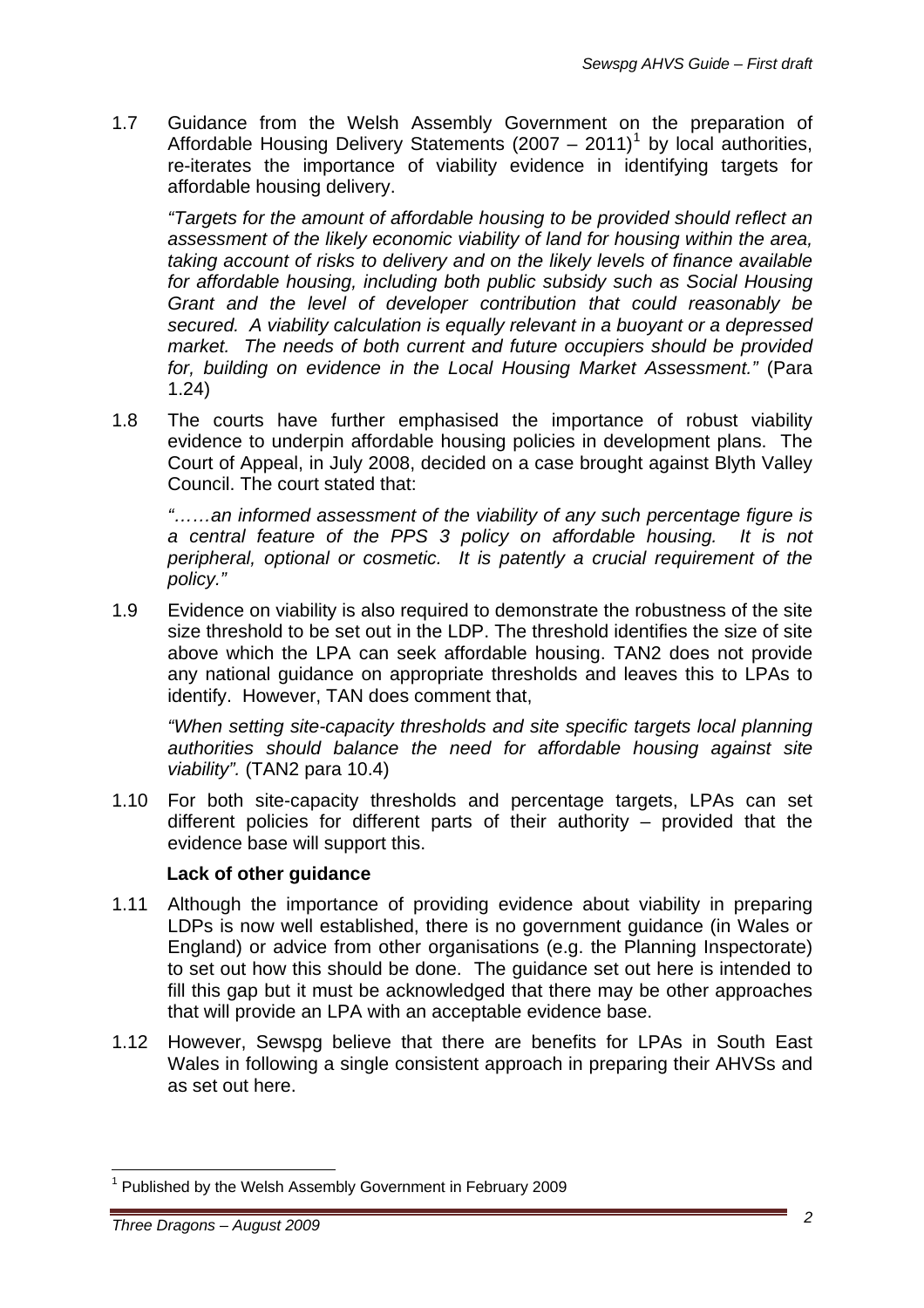# **Principles of AHVS and policy making**

- 1.13 AHVSs focus on the development economics of delivering affordable housing through mixed tenure developments and are typically used in preparing policy rather than considering the viability of specific schemes (although many of the principles set out in this guidance also apply to scheme specific analysis). It is important for LPAs to recognise that the completion of a detailed AHVS will not obviate the need for site specific negotiations.
- 1.14 The approach set out in this guidance describes the impact of affordable housing on the residual value of development. Residual value is explained in detail in the Section 2 but can be briefly described, as the difference between the revenue generated by a housing scheme and the costs of development. AHVSs also need to take into account the impact of other s106 obligations which an LPA might seek (for instance for the provision of schools, open space, highway improvements etc) and which will also reduce residual value of a scheme.
- 1.15 LPAs cannot expect to have a sound LDP in the absence of a robust AHVS. However, the viability study is only one piece in the LDP evidence base and other factors such as housing needs and the development of mixed communities will also need to be taken into account by the LPA in framing its affordable housing policies (both on targets and site-capacity thresholds).
- 1.16 Viability evidence will identify the maximum percentage of affordable housing that can generally be achieved in mixed tenure development. This may be less or more than the need for affordable housing in an authority. What an authority cannot do is set a target for affordable housing that reflects need but not viability.

# **Preparation and use of the guidance**

- 1.17 The guidance has been prepared with advice from a steering group of representatives from Sewsg local authorities, housing associations, housebuilders and the Welsh Assembly Government.
- 1.18 Users of the guidance may find it useful also to refer to the Assembly Government's publication, '*Delivering affordable housing using section 106 agreements: Practice Guidance, July 2008* prepared for the Assembly by Three Dragons and Cambridge Centre for Housing and Planning Research. The Practice Guidance is more relevant to the negotiation of individual schemes but does include comment on the relationship between policy and scheme negotiations and dealing with viability issues on individual schemes.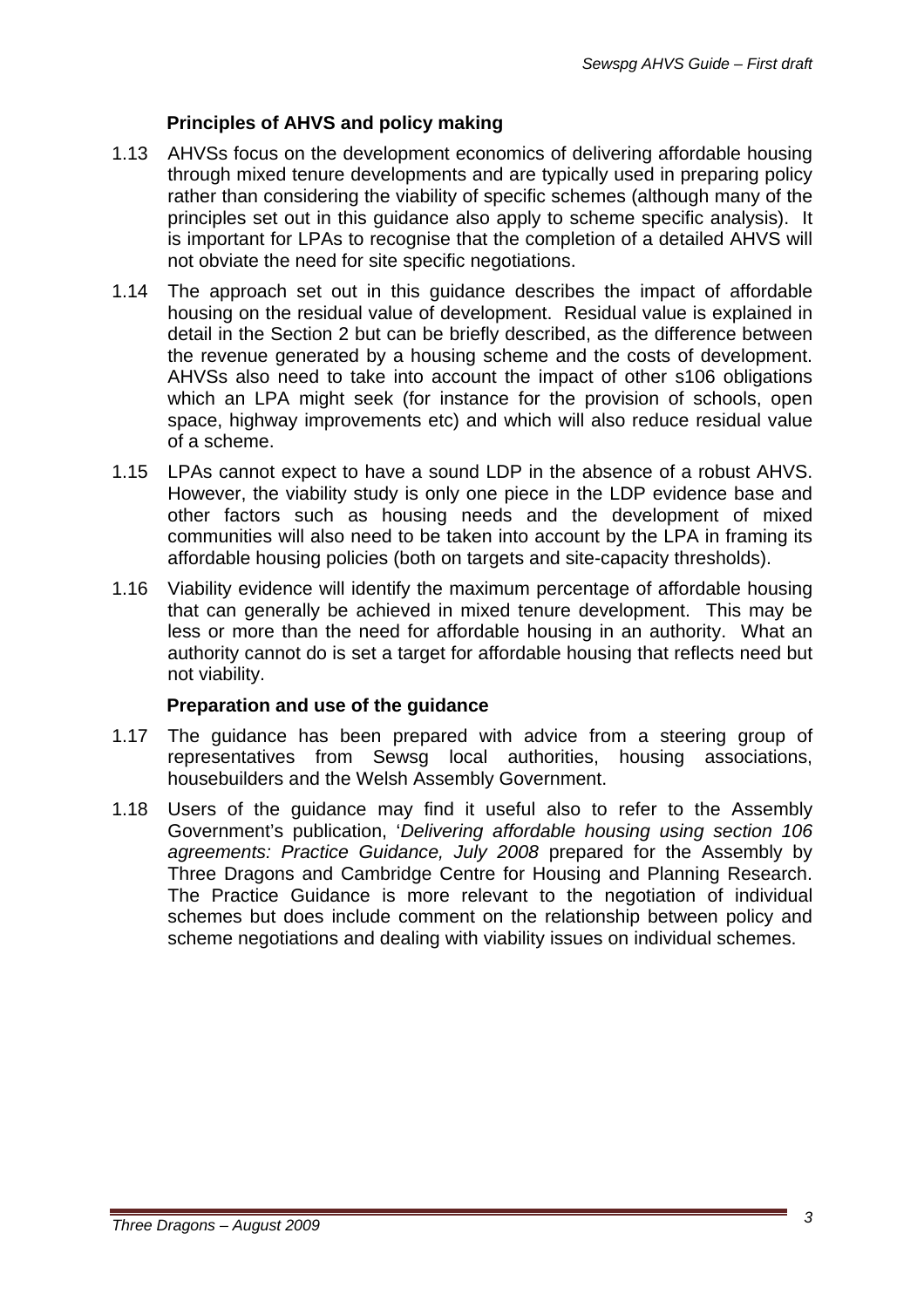# **2 PRINCIPLES OF VIABILITY**

### **What is viability in the context of mixed tenure development?**

- 2.1 The LPA has to balance maximising its affordable housing target to deliver enough affordable housing to meet its needs with the importance of having policies that ensure sufficient land is brought forward to meet its overall housing requirements. Set the affordable housing target too high and the adverse impact on development viability will choke off the land supply; set the target too low and the need for affordable housing will not be met while landowners and developers get a return greater than essential to maintain an adequate land supply.
- 2.2 The LPA therefore has to understand how the introduction of affordable housing requirements and/or other s106 requirements impact on viability. However, there is no national guidance which defines what is and what is not considered to be viable; assessing viability has to be based on evolving experience and practice.
- 2.3 Where scheme costs exceed scheme revenue then the scheme is clearly not viable. Where scheme revenue exceeds costs, a scheme is theoretically viable but this does not mean that it will be brought forward for development. For a scheme to be developed out, both developer and landowner need to secure (at least in principle) an acceptable return from the development.

#### **The residual value approach**

- 2.4 The viability assessments set out in this guidance is that of a residual value approach. This is the approach widely accepted by the development industry and it is the approach used in the Development Appraisal Toolkit (DAT).
- 2.5 Figure 2.1 below shows schematically the principles of the above approach. Scheme costs are deducted from scheme revenue to arrive at a gross residual value. Scheme revenue includes the combined revenue from market and affordable housing. Scheme costs assume a return to the developer and the 'build costs' as shown in the diagram include other development costs such as professional fees, finance costs, marketing fees and any overheads borne by the development company. This principle is explained in the DAT Guidance Notes as follows:

*"The main output of the DAT is the residual value. This is the sum of money that is available to be shared between the developer and the landowner. It is a surplus that remains after all development costs, except land costs, have been met from revenue. Development costs include a standard return for the*  developer and contractor. The residual value will have to cover the costs of *land acquisition. Any surplus remaining after land acquisition becomes 'supernormal' profit for the developer. The residual value is thus not the same as the land costs, although land costs will invariably make up the larger part of the residual. For development to be economically viable the residual must be large enough to at least cover the cost of acquiring the site.* 

2.6 Figure 2.1 also shows that deducted from the gross residual value will be the s106 contribution (of which affordable housing is likely to make up the major part but which can include contributions e.g. for highway works, schools, open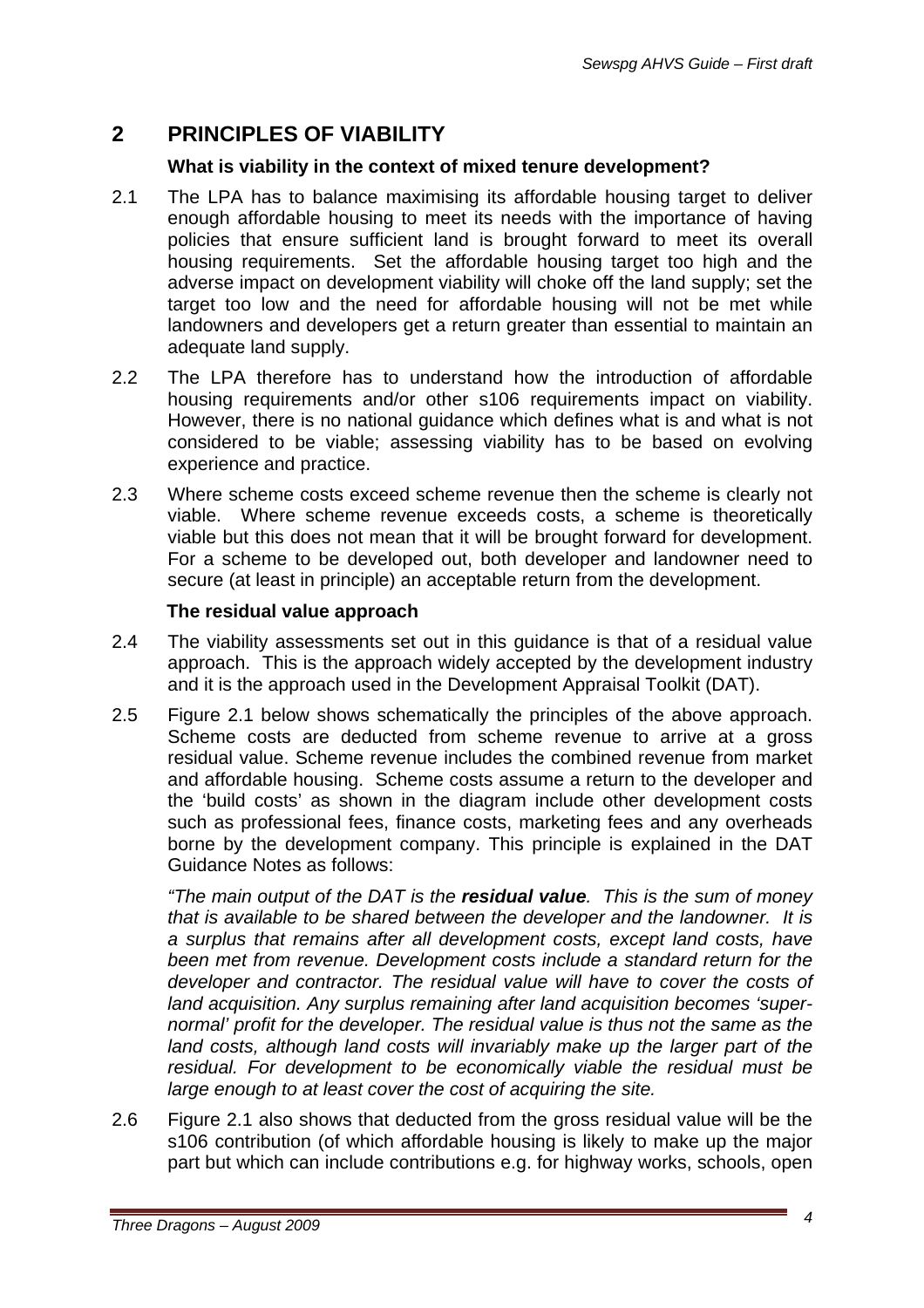space etc). Once this has been deducted, then what is left is a 'net residual value'.

### **Figure 2.1 Residual value approach**



Source – Three Dragons

2.7 The amount of revenue to the scheme from an affordable unit will vary depending on the tenure of the units, whether the payment is based on a %age of the Acceptable Cost Guidance (ACG) figure and whether grant is available. The DAT Guidance Notes provide a full description of this (see page 68).

#### **Relationship to Existing or Alternative Use Value**

- 2.8 Assessing residual value provides only part of the picture in assessing viability. A scheme is very unlikely to proceed where its costs exceed the revenue (i.e. there is a negative residual value). But simply having a positive residual value will not guarantee that development happens. The existing use value (EUV) of the site, or indeed a realistic alternative use value (AUV) for a site will also play a role in the mind of the land owner in bringing the site forward and thus is a factor in deciding whether a site is likely to be brought forward for housing.
- 2.9 Figure 2.2 shows how this relationship operates in theory. Residual value falls as the proportion of affordable housing increases. At some point however (shown here by point 'b'), the scheme value will equal the existing or (where relevant) alternative use value. At this point, there is no incentive for the land owner to bring the site forward. At point 'c', the site is unviable as the scheme value is lower than the value of the site in its existing or alternative use.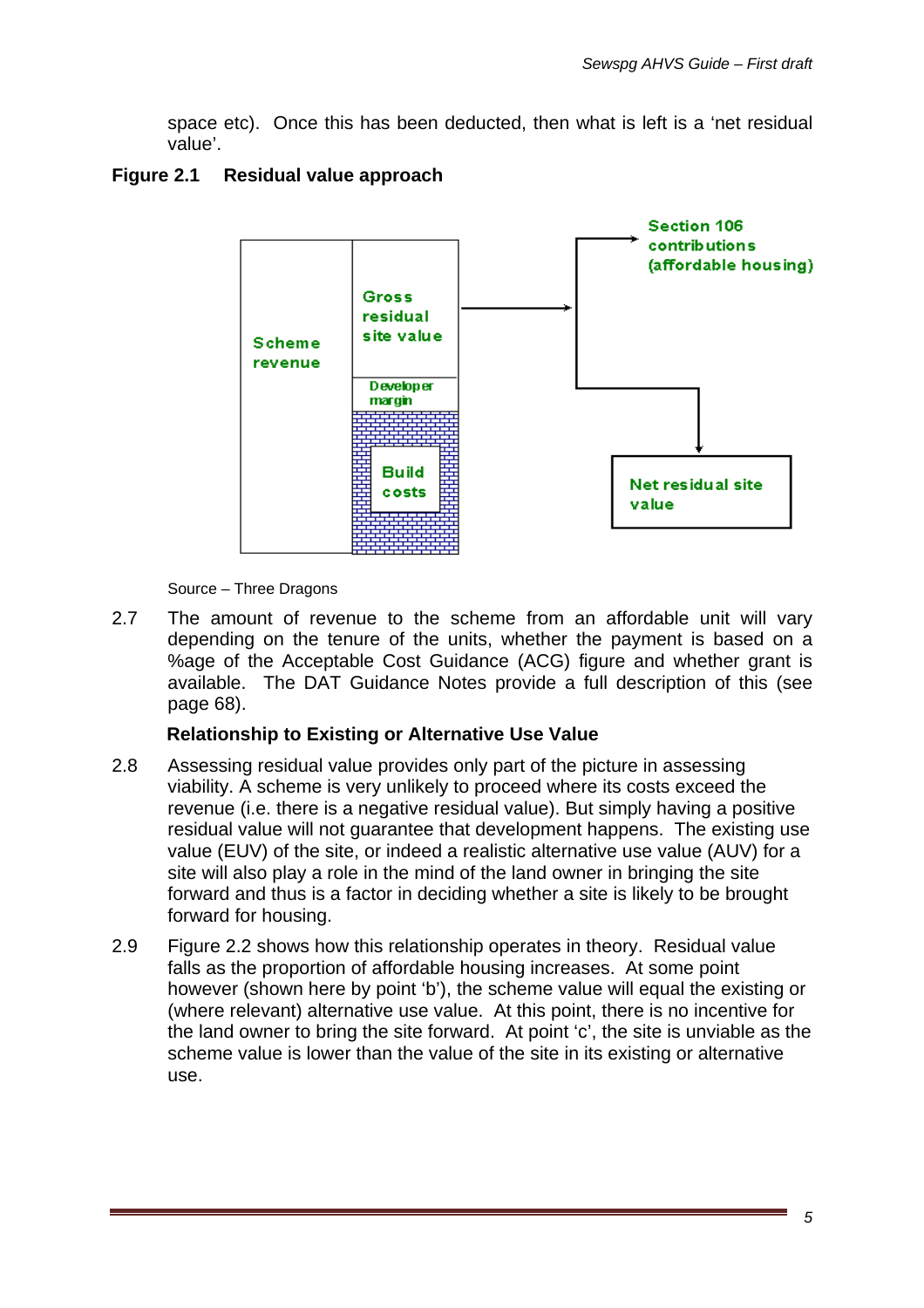

**Figure 2.2 Residual value and existing or alternative use value** 

Source – Three Dragons

- 2.10 Many sites will have only an EUV to be considered e.g. as agricultural land or a back garden or industrial use. However, some sites will have both an EUV and an AUV. This would occur, for example where a site already has permissions for another use e.g. for commercial use on currently agricultural land.
- 2.11 Where scheme residual is lower than the EUV and/or AUV, then its 'easy to see that the development is unviable. However what happens where scheme residual exceeds EUV and/or AUV.
- 2.12 There are no guidelines on the uplift over EUV/AUV that is required to encourage land owner to bring forward their sites.
- 2.13 Current practice suggests a margin of between 20% and 30% over and above EUV and/or AUV. In preparing this guidance, an indicative figure of 25% has been noted with the HBF as a reasonable starting point for analysis. This figure should be tested at local development industry workshops (held as part of the preparation process for a AHVS) to identify if there are local circumstances that would justify the use of a different figure.
- 2.14 While this percentage increase over EUV 'needed' by landowners of brownfield land provides an indicative benchmark for use in viability analysis, it does not work for greenfield sites with an existing agricultural use. For this sort of site, the AHVS needs to consider current 'going rates' for land. But LPAs also need to understand that landowners have different circumstances and requirements and what is an acceptable return for one landowner may not for another.
- 2.15 In the absence of other guidance on viability assessment, land owner margins will need to be considered alongside a range of benchmarks including market land values, average EUVs and by referring to recent delivery patterns.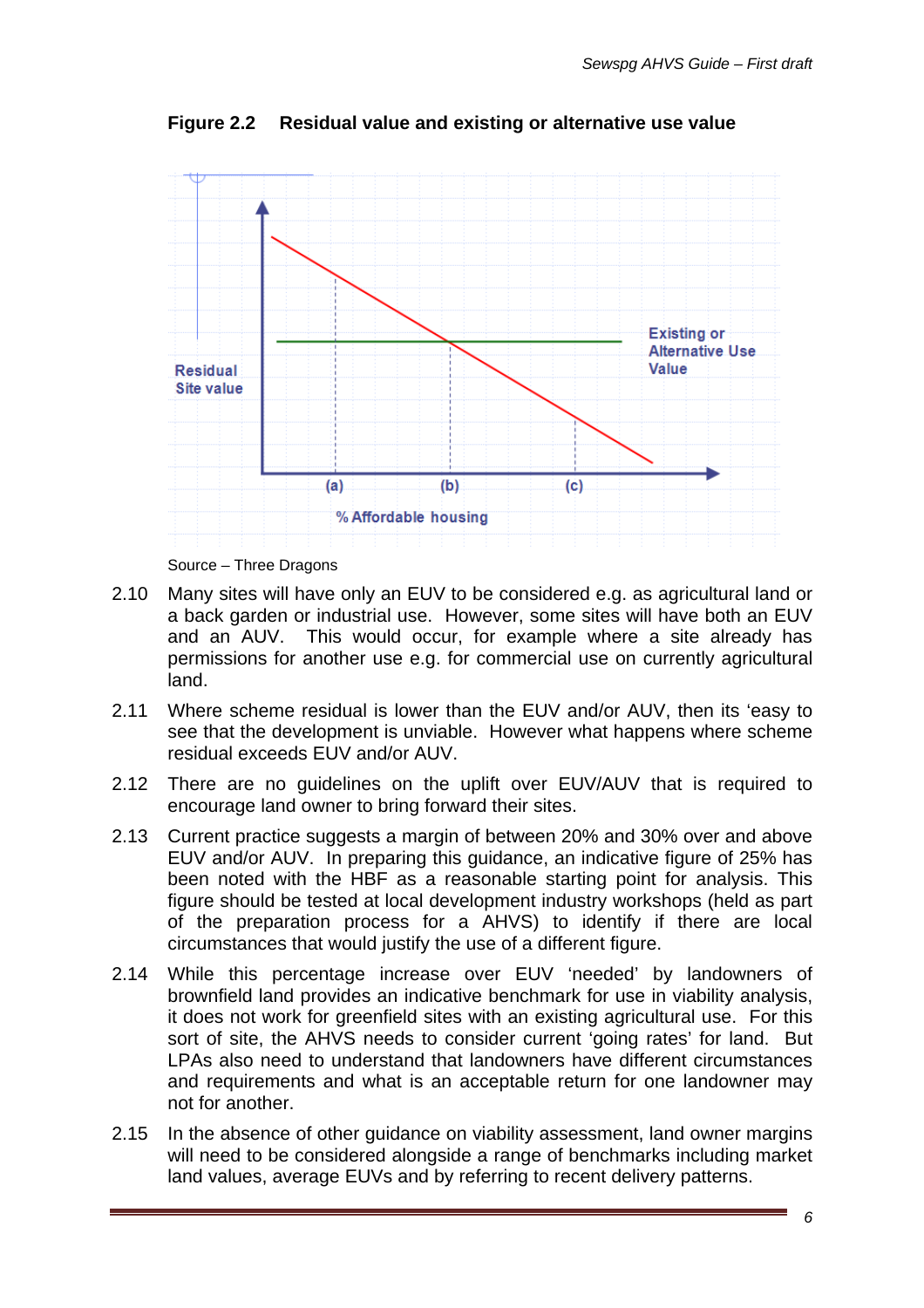# **3 MANAGING THE PROCESS**

#### **Purpose of this section of the guidance**

3.1 This section of the guidance provides practical advice about managing the process of preparing an AHVS. The suggestions are drawn from Three Dragons' experience in preparing AHVSs and other related practice guidance e.g. for Joint Housing Land Availability Studies and Local Housing Market Assessments.

#### **Suggested principles**

- 3.2 There are a number of suggested good practice principles that LPAs can adopt in preparing their AHVSs.
- 3.3 It is good practice to establish a **small project team** to oversee the preparation of the AHVS. As a minimum, the project team should include relevant planning and housing officers with sufficient seniority that the day to day management of the AHVS process can be undertaken by the project team. It may also be useful to include economic development colleagues and/or officers with a specialist role in negotiating and managing s106 agreements across the authority. If the authority has a property department or equivalent, at a minimum, they should be kept informed of progress in preparing the AHVS (but may be members of the project team itself).
- 3.4 The project team may consider it useful to prepare a **'study brief'** to be used in keeping a wider range of council officers and other organisations (e.g. the house builders and housing associations operating in the area) informed about the process the LPA is following.
- 3.5 The project team will need to consider how they will **keep councillors informed** of progress with preparation of the AHVS. It may be that councillors (e.g. the relevant cabinet member) are informed about the AHVS as part of a wider briefing about overall progress in preparing the LDP or are kept up to date specifically about the AHVS.
- 3.6 A **realistic timetable** for the preparation of the AHVS will be needed. This should provide for enough time for consultation with the development industry as well as time for the collection and analysis of information from within the council, for undertaking the necessary analysis and, equally important, for reviewing the results and their policy implications.
- 3.7 There is no 'magic figure' for how long a robust AHVS takes to prepare. They can be completed in a very short period if there are adequate resources available. But, as a very general 'rule of thumb', about 3 months is an appropriate amount of time from the start of the process through to final report.
- 3.8 LPAs in the South East Wales Strategic Planning Group all have access to their own version of the **Development Appraisal Toolkit**. This provides an easy to use model to carry out the viability analysis needed to prepare the AHVS. The LPA will need the most up to date version of the DAT available (along with the guidance notes that provide a step by step guide to the use of the DAT).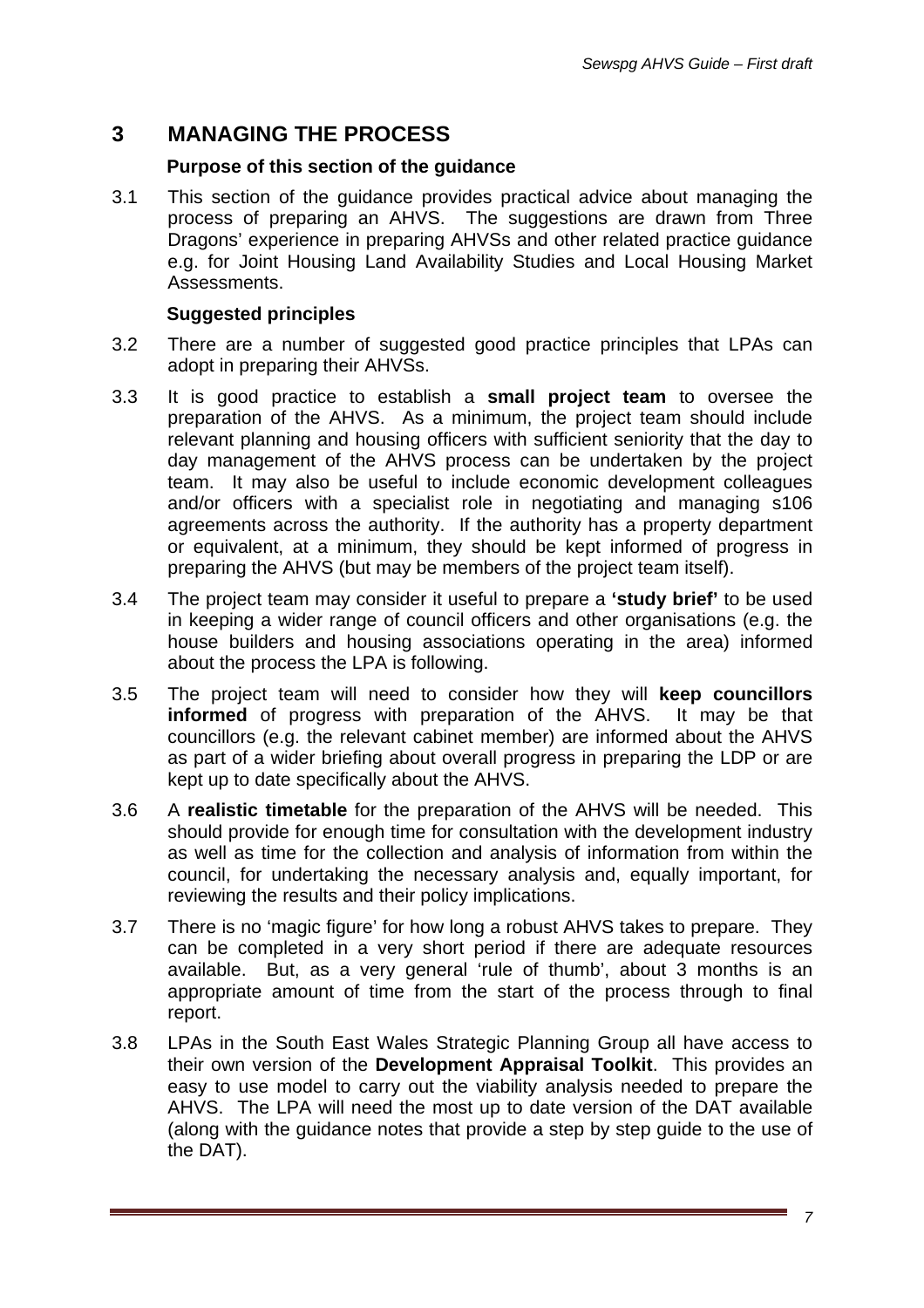- 3.9 The project team (or equivalent) should check that they have the necessary **skills/capacity to make best use of their DAT** or agree where to get help to if it will be needed.
- 3.10 Help could be provided by a specialist consultant or from another organisation with whom the LPA works on a regular basis.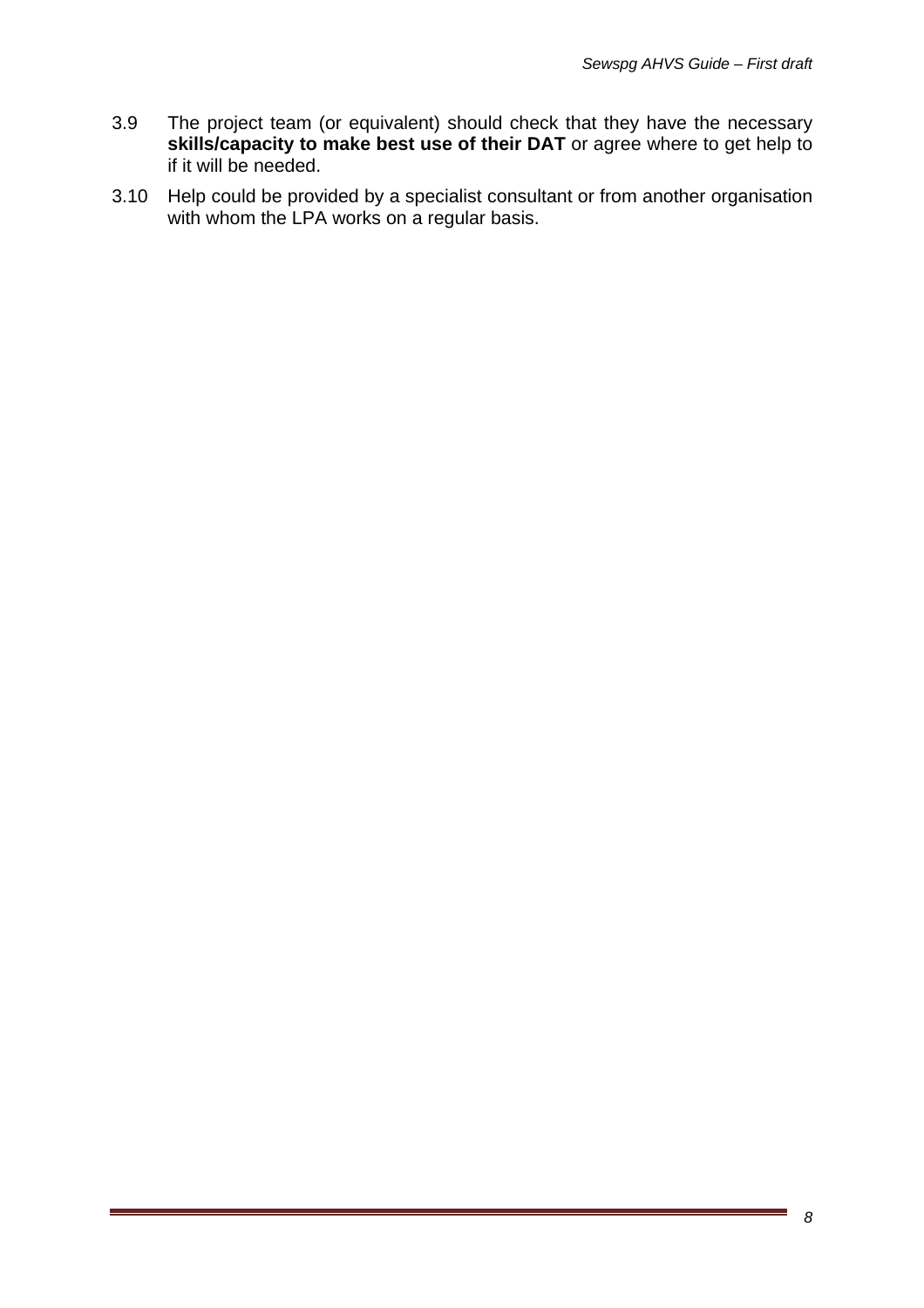# **4 STEPS IN PREPRATION OF AN AHVS**

- 4.1 The preparation of the AHVS can be broken down into a number of steps. Some of the steps are dependent on completion of a previous step but others can be undertaken independently of one another. The following list described each step in outline and the relationship between the steps is then shown in Chart 4.1. Subsequent chapters of the guidance describes each step in more details
	- Step 1 Develop a testing framework based on reasonable and realistic policy options and consult with development industry and other stakeholders; Appendix 1 sets out a typical invitation;
	- Step 2 High Level Testing of notional 1 hectare site to estimate residual values (per hectare) for a range of alternative scenarios, including different amounts of affordable housing and alternative development types. Undertake a range of sensitivity tests to show impact on residual value of an alternative set of assumptions;
	- Step 3 Analysis of patterns of land supply to identify 'typical' site types (in terms of size and previous land use) and reliance on sites of different sizes (especially to test importance of small sites to the supply). Information collected in this step is important in identifying site-capcity thresholds. Pattern of site supply also influences case study sites selected for Step 4;
	- Step 4 Identification and testing a series of case study sites. Focus is often on viability of smaller sites where a (very) low threshold is being considered;
	- Step 5 Review results from Steps 2 and 4 and compare residual values identified with a range of comparators;
	- Step 6 report preparation.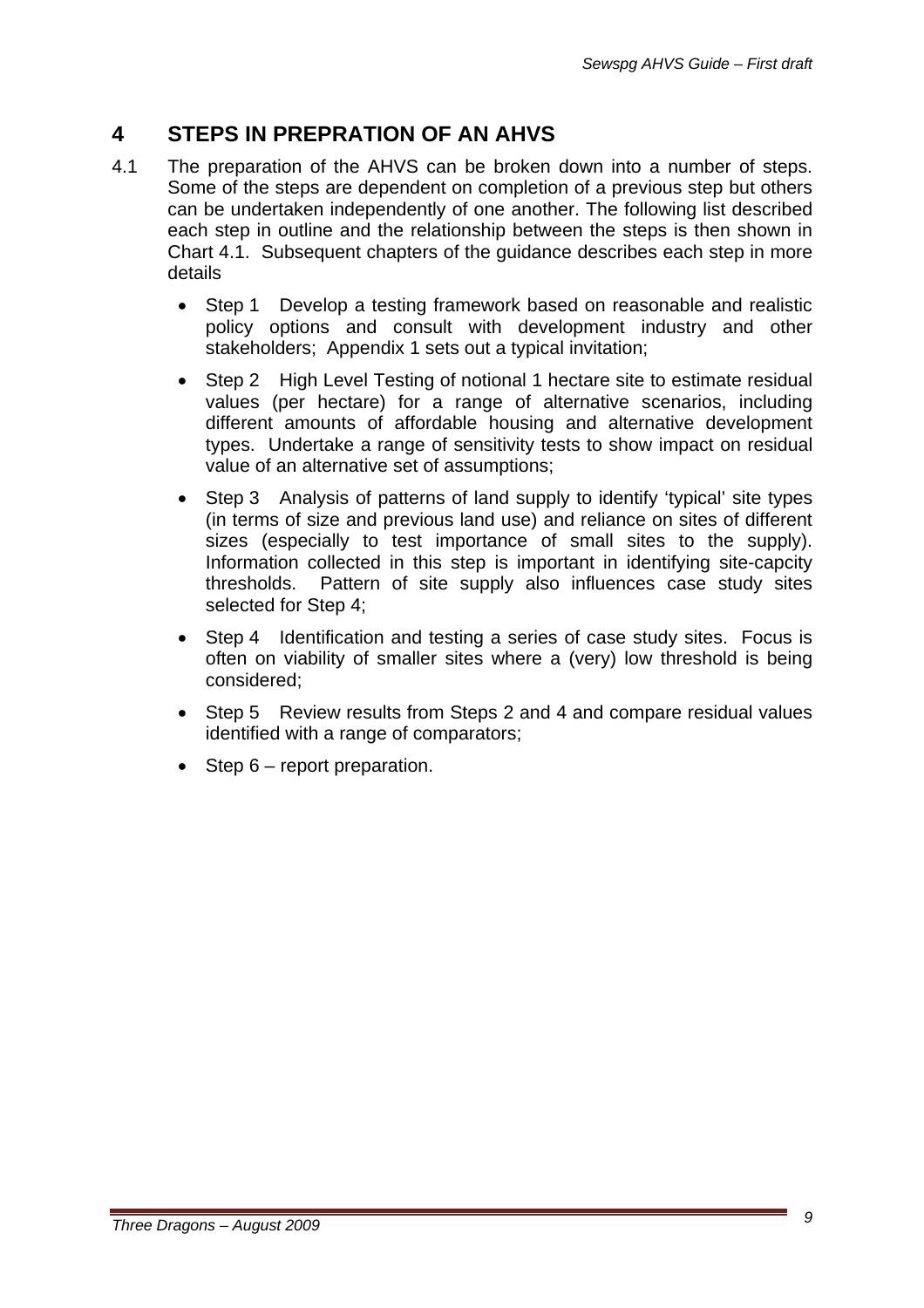

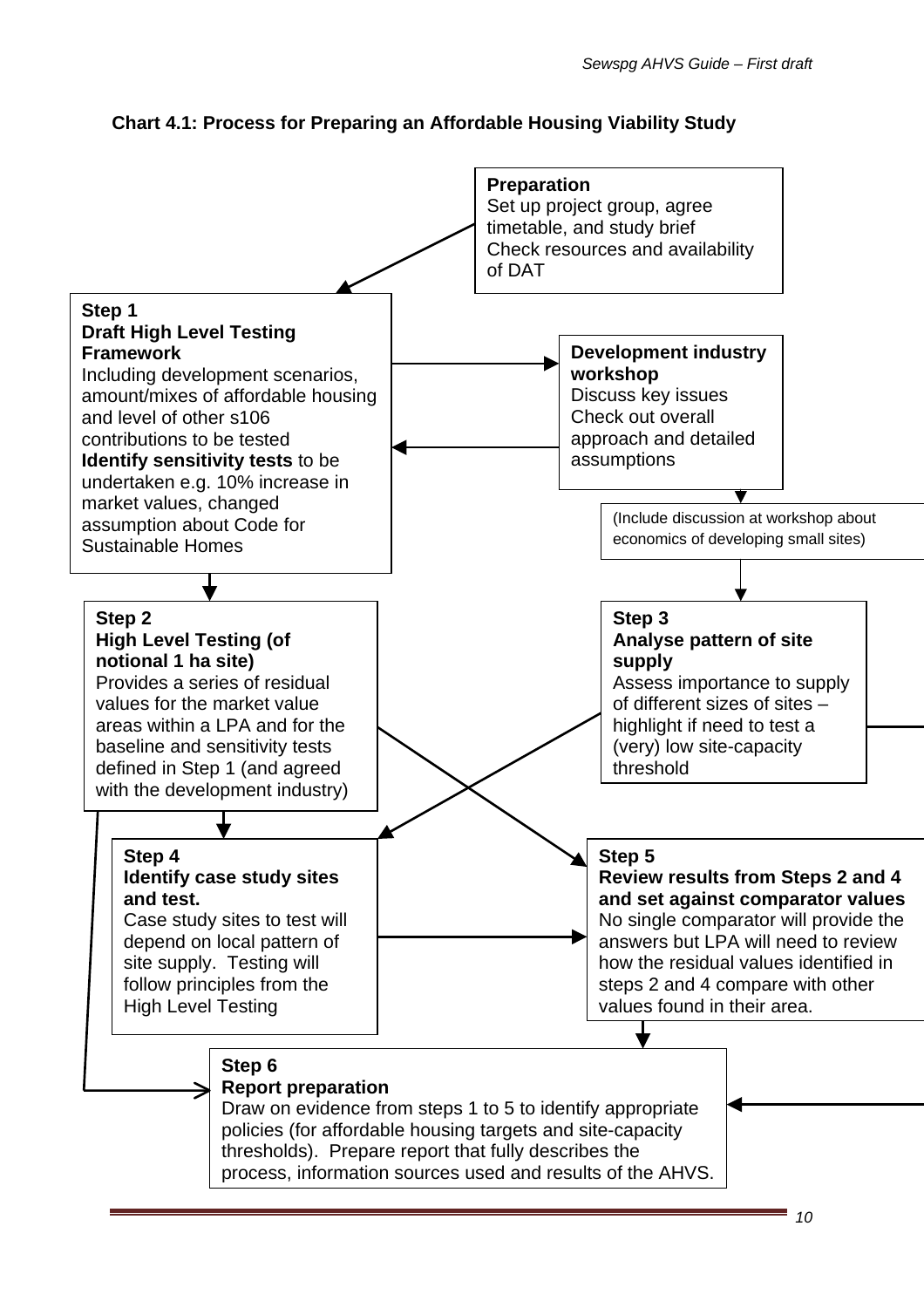# **5 STEP 1 – SETTING UP HIGH LEVEL TESTING FRAMEWORK**

# **Purpose of Testing Framework**

- 5.1 The first step in the process of analysis is to set up the 'High Level' Testing (HLT) framework. This involves three main steps:
	- a) Agreeing baseline appraisal model;
	- b) Identifying the data sources to populate the model;
	- c) Agreeing the range of 'tests' to be carried out.
- 5.2 The HLT framework is based on the inputs of the local authority, the development industry and any other external advisers the Council may choose to call on.
- 5.3 A typical testing framework is set out in Appendix 2.

#### **Agree baseline appraisal model**

- 5.4 There are a number of development appraisal models in existence across the UK. They all provide a broadly similar function, which is to calculate residual value. The key differences in the models lies in their accessibility (some require a high degree of technical skill to achieve a result) and in their ability to calculate and model affordable housing revenue.
- 5.5 As far as we aware the only bespoke model for Wales is that developed by Three Dragons. This model, the Development Appraisal Toolkit (DAT) has the specific advantage in already being populated with the base data. This includes house price, development costs, ACG revenue calculations and intermediate affordable housing revenue calculations.
- 5.6 To carry out an AHVS with maximum efficiency and cost effectiveness, we would therefore recommend that authorities adopt the DAT as the preferred model.
- 5.7 The model adopted should be agreed at the developer workshop before the HLT is commenced.

# **Identifying the data sources to populate the model**

- 5.8 As stated in the previous section, the DAT is available to local authorities and it contains the key data sources necessary to carry out an AHVS. In theory therefore there is no need for the authority to generate any new data.
- 5.9 However, depending on the whether the DAT is fully up to date (it is now at its second updating) it may be necessary for authorities to generate their own data. There are five key data sources required in this case:
	- i) House prices;
	- ii) Build costs;
	- iii) Benchmark rents;
	- iv) Market rents;
	- v) ACGs
- 5.10 The house prices in the DAT as based on sub markets within the local authorities. There are typically between five and seven sub markets for each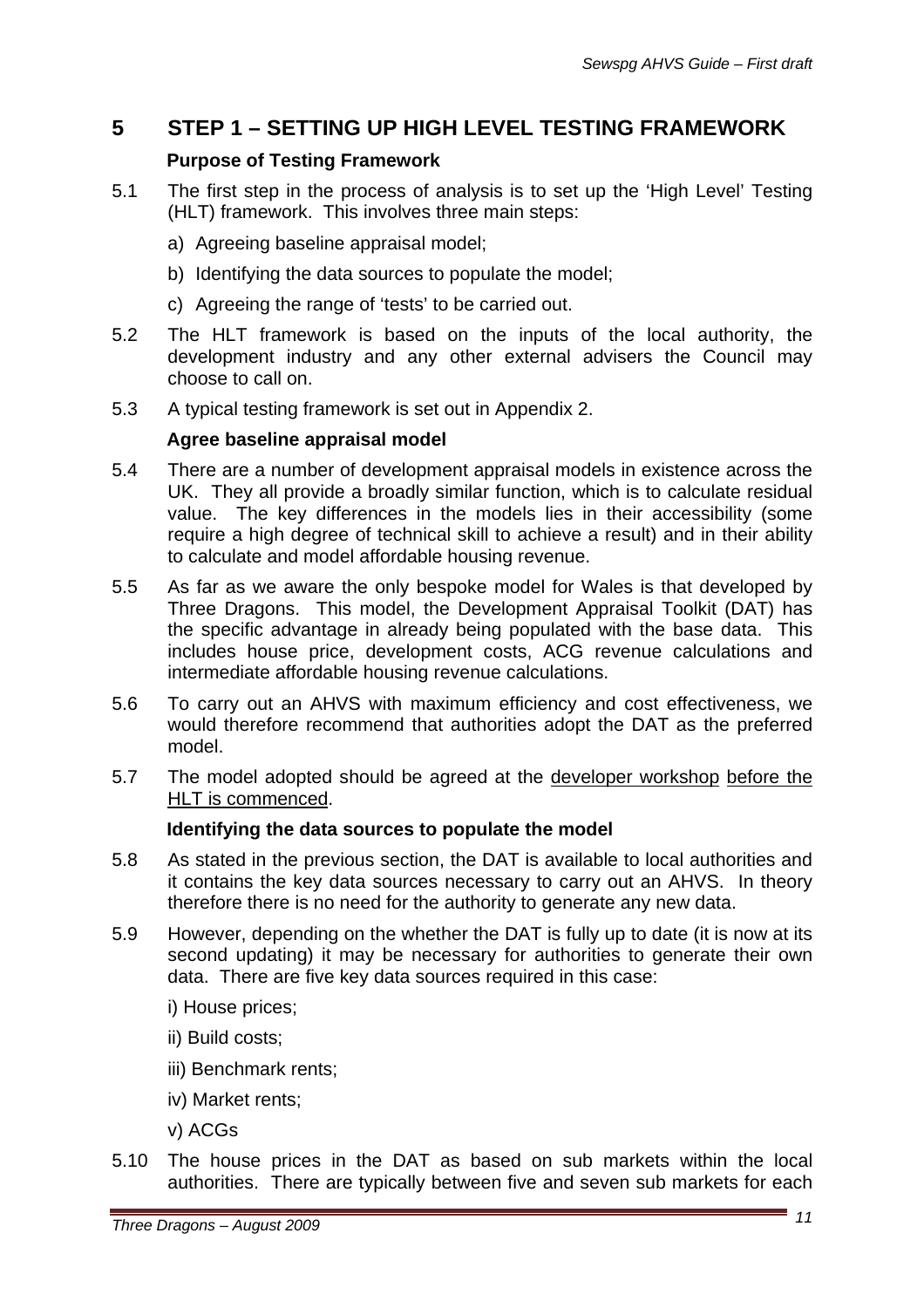local authority. Updating the data on the basis of the current sub market framework can be done by reference to any property market index. Recommended sources are HM Land Registry or DCLG. Website references as follows:

#### <http://www.landreg.gov.uk/>

http://www.communities.gov.uk/housing/housingresearch/housingstatistics/ho usingstatisticsby/housingmarket/livetables/

- 5.11 The house prices in the DAT are based on Land Registry data. The methodology for producing sub markets from this data was carried out by Three Dragons. If the sub markets are to be changed we recommend that Three Dragons are commissioned to carry out the work.
- 5.12 Build cost data is sourced from the Royal Institution of Chartered Surveyor's Building Cost Information Service. Councils are recommended to subscribe to the BCIS's Housing Online service which will then enable them to track changes in costs.
- 5.13 Other development costs are set out in the DAT. The updated (2009) version will set out the following assumptions:

Professional fees – 12% of build costs;

Overheads – 6% of build costs;

Finance – 7% of build costs;

Marketing fees – 3% of gross development value;

Developer margin – 17% of GDV of market units;

Margin on affordable units – 6% of affordable housing construction costs

- 5.14 Benchmark rents are best provided through the local authority itself. The authority will need to ensure it has a full range of rents to fit DAT template which ranges from studio flats through to 5 bed detached houses.
- 5.15 We are aware that in some instances the District Valuer has a role in determining how much is to be paid for Intermediate affordable housing products (Sewspg – is this correct – we have heard this recently via housing associations). This role may in some instances, in the current difficult housing market conditions, limit what RSLs can pay for these products. Local authorities, should, when considering how to model affordable housing revenue, refer the local practice where the Valuation Office are placing values on affordable housing products.
- 5.16 Market rents. These are needed to enable calculations of the value of Intermediate Rented housing. This information is best obtained through local agents.
- 5.17 Authorities will need to decide on an appropriate figure for other (than affordable housing) Section 106 contributions. Ideally this figure will be inputted on a per unit basis and will cover such items as educational contributions, open space contributions, highway works and e.g. public art. The figure used should reflect the level of s106 contributions that is currently collected on a regular basis – a 'current going rate'. The figure used should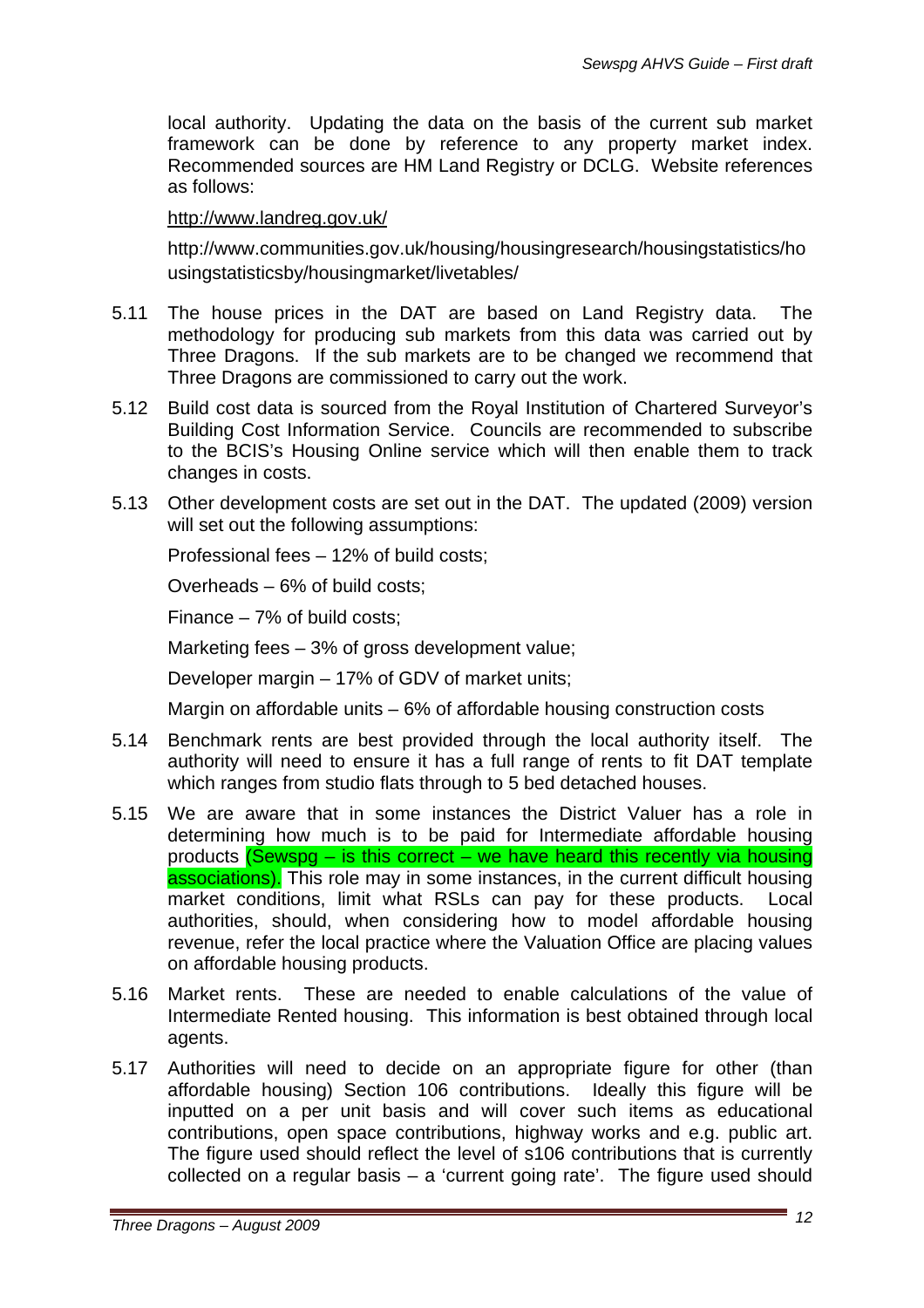**not** be aspirational. The LPA can test the potential impact of a higher level s106 contribution through the sensitivity testing process (see later).

5.18 For the purposes of carrying out an AHVS, updated data can be inputted to the white cells within the DAT. Where the updated data is required to become the new defaults, authorities will need this to be done via Three Dragons.

#### **Agreeing the range of tests to be carried out**

- 5.19 Normally with the HLT a notional one hectare site is adopted. However, this could equally be a half hectare site if that size of site is more relevant for example in a particular authority. However, since most of the comparable information is on the basis of hectares, it is useful to use this as the main unit used in the AHVS.
- 5.20 Authorities will then need to decide whether to test the notional site in the context of all of their sub markets (market value areas), or just within a sample of them. Where sub markets have prices that are very close together, then for the purposes of testing, they may decide that it is not necessary to test all sub markets.
- 5.21 The next step is for the authority to decide the range of affordable housing targets it needs testing. Normally this choice will reflect the current policy position as well as some more optimistic as well as pessimistic scenarios. For South Wales we would suggest the following range: 10%; 15%; 20% 25%; 30% and 35%. In some instances, with higher value sub markets, the authority could look at 40%.
- 5.22 Local authorities will need also to decide what tenure balance to adopt between Social Rented housing and other forms of affordable housing.
- 5.23 Authorities will need to set out the densities to be tested. The DAT has a range of densities which activate specific development mixes. These mixes were agreed as a starting point by the authorities who supported the production of the DAT.
- 5.24 For each density, there is default development mix as shown in the Table below.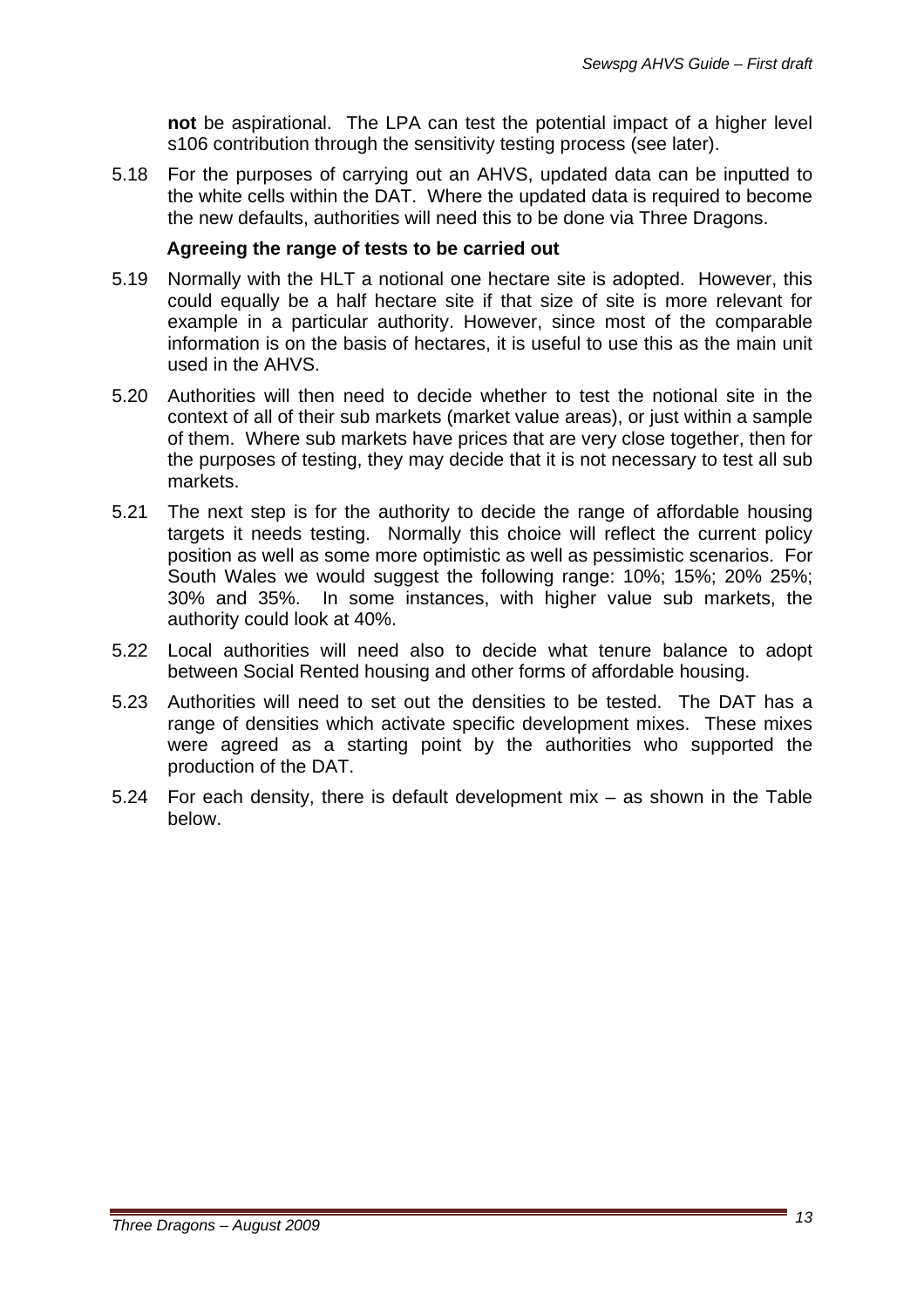|      | <b>MIXES</b>               |                |     |                 |                      |     |     |     |     |     |      |
|------|----------------------------|----------------|-----|-----------------|----------------------|-----|-----|-----|-----|-----|------|
|      |                            |                |     |                 | <b>Density Range</b> |     |     |     |     |     |      |
| Ref. | Description                | Rooms          | ٥   | 30 <sup>1</sup> | 35 <sub>1</sub>      | 40  | 45  | 50  | 75  | 100 | 125  |
|      | Studio Flat                | 1              |     |                 |                      |     |     |     | 5%  | 20% | 20%  |
|      | 21 Bed Flat                | 1              |     |                 |                      | 5%  | 5%  | 15% | 25% | 35% | 35%  |
|      | 32 Bed Flat                | $\overline{2}$ |     |                 | 10%                  | 10% | 15% | 20% | 40% | 45% | 45%  |
|      | 4 1 Bed Terrace/Town House | 1              |     |                 |                      |     |     |     | 5%  |     |      |
|      | 5 2 Bed Terrace/Town House | $\overline{2}$ |     |                 | 15%                  | 20% | 30% | 25% | 15% |     |      |
|      | 63 Bed Terrace/Town House  | 3              | 10% | 10%             | 20%                  | 20% | 25% | 30% | 10% |     |      |
|      | 7 4 Bed Terrace/Town House | 4              |     |                 |                      | 5%  | 5%  |     |     |     |      |
|      | 8 2 Bed Semi Detached      | $\overline{2}$ |     |                 |                      |     |     |     |     |     |      |
|      | 93 Bed Semi Detached       | 3              | 10% | 10%             | 10%                  | 10% | 10% | 5%  |     |     |      |
|      | 10 4 Bed Semi Detached     | 4              | 10% | 10%             | 10%                  | 10% | 10% | 5%  |     |     |      |
|      | 11 3 Bed Detached          | 3              | 20% | 20%             | 10%                  | 10% |     |     |     |     |      |
|      | 124 Bed Detached           | 4              | 30% | 30%             | 15%                  | 10% |     |     |     |     |      |
|      | 135 Bed Detached           | 5              | 20% | 20%             | 10%                  |     |     |     |     |     |      |
|      | 14 2 Bed Bungalow          | $\overline{2}$ |     |                 |                      |     |     |     |     |     |      |
|      | 153 Bed Bungalow           | 3              |     |                 |                      |     |     |     |     |     |      |
| 16   | 0                          | 0              |     |                 |                      |     |     |     |     |     |      |
| 17   | ٥                          | 0              |     |                 |                      |     |     |     |     |     |      |
| 18   | ٥                          | $\mathbf{0}$   |     |                 |                      |     |     |     |     |     |      |
| 19   | 0                          | $\bf{0}$       |     |                 |                      |     |     |     |     |     |      |
| 20   | ٥                          | 0              |     |                 |                      |     |     |     |     |     |      |
|      |                            | Total          |     |                 |                      |     |     |     |     |     | 100% |

- 5.25 Local authorities can choose to adopt the densities and mixes set as defaults in the Toolkit, or produce their own derivative mix at each density they choose to run.
- 5.26 In reality, the differences between local authorities are significant such that it would probably not be appropriate for some variables such as densities to be consistent as it would range from e.g. Cardiff's 100 dph to Monmouthshire's 20 dph rural.
- 5.27 As with all other aspects of the Testing Framework, it will be important that the densities and development mixes are discussed at an industry workshop to ensure confidence in the testing process.

# **Consultation with the development industry**

- 5.28 The establishment of the HLT framework needs to be done in conjunction with the development industry who may have a view on key data sources, viability benchmarks and the range of tests to be carried out.
- 5.29 Key parties to be invited to the workshop include:
	- Developers (ideally national and local);
	- RSLs local operators;
	- Land owners and/or their agents:
	- Market/estate agents;
	- The local authority itself
- 5.30 The ideal number for the workshop (including LA representatives) is between 15 and 20 people
- 5.31 The format is usually round table, with a discussion lasting around two to 2.5 hours. The discussion can be managed either through a written agenda or via a Powerpoint Presentation which serves to highlight the key issues to be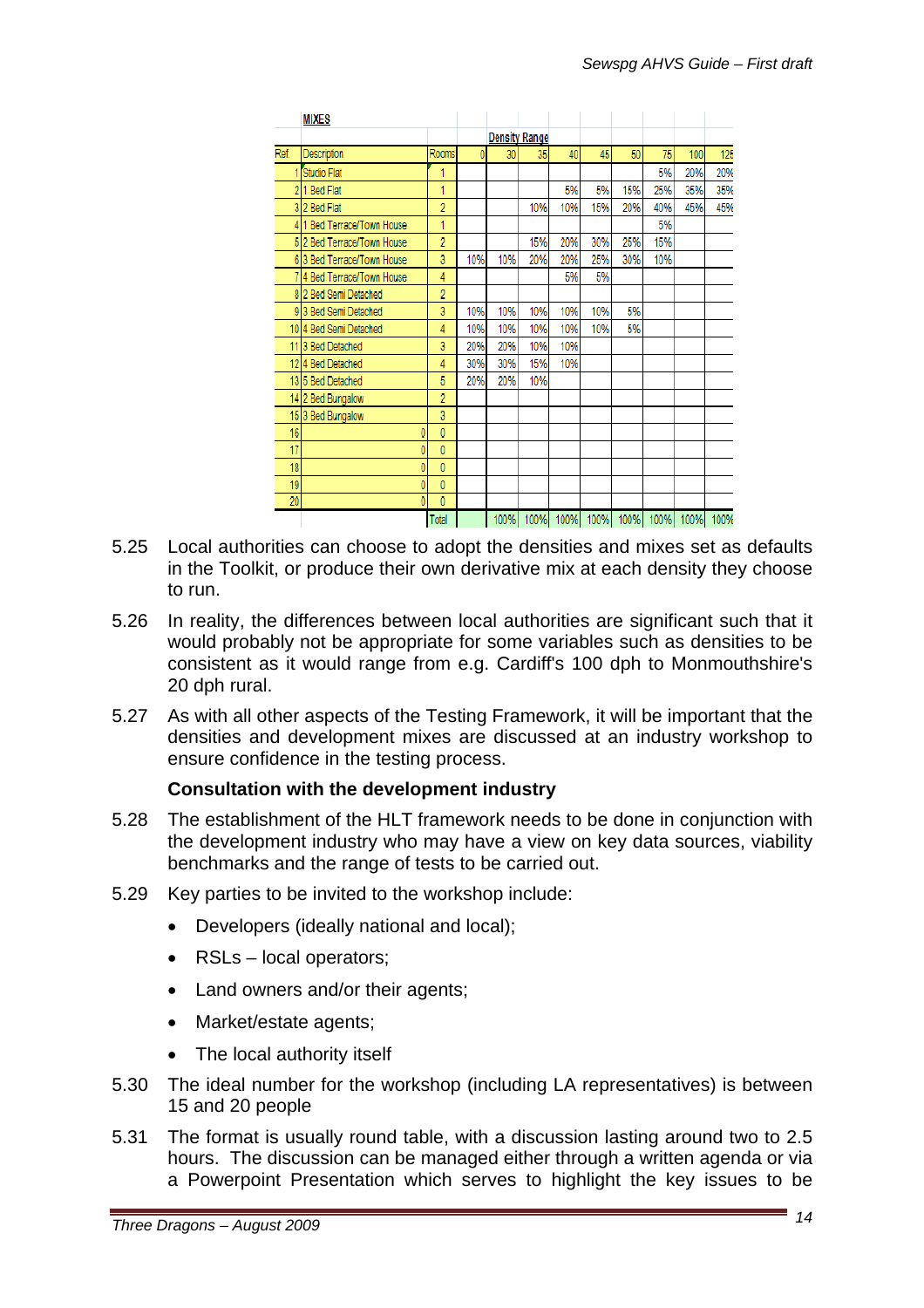tackled and shows progress made by the local authority thus far with the project.

- 5.32 The issues to be covered should include:
	- A general discussion about issues in delivering affordable housing that set the context for more detailed technical discussions;
	- Base methodology (the DAT if being adopted);
	- Testing framework including:
		- House prices;
		- Development costs;
		- Density and Mix issues;
		- Affordable housing tests;
		- Section 106 assumptions:
		- Thresholds and small sites (viability and other issues related to the management of affordable housing in small numbers)
		- Related issues e.g. commuted sums
- 5.32 It is very important that the local authority keeps a good record of the discussion. The meeting notes should be circulated to all attendees and interested parties who should be given a chance (a week to 10 days is typical) to feed back prior to the commencement of the High Level Testing (see Section 6 below).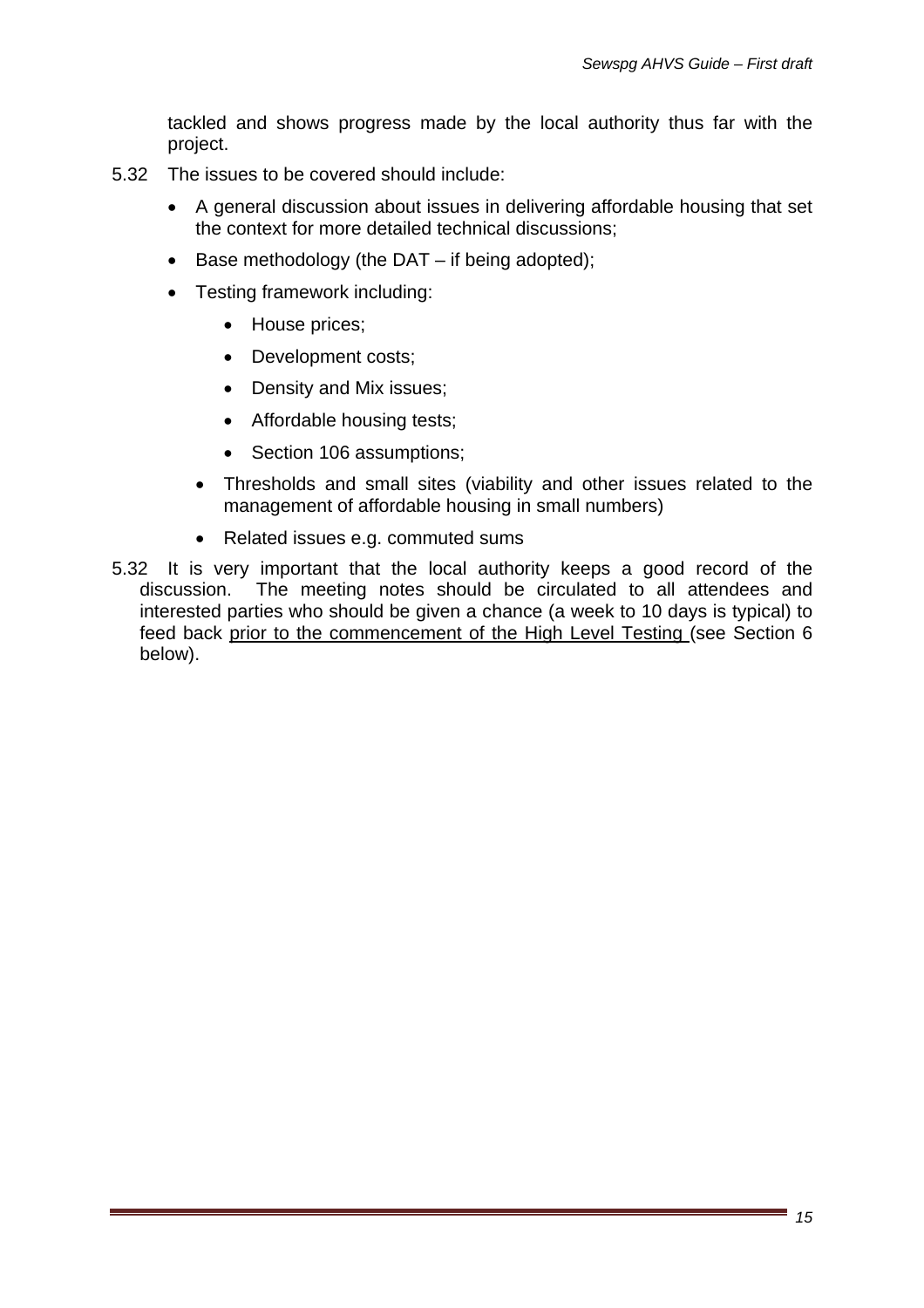# **6 STEP 2 – HIGH LEVEL TESTING**

#### **Getting started**

- 6.1 To carry out the HLT, the authority will need to identify the component data necessary to populate the model along with the agreed testing framework. As previously stated, we recommend that the DAT is used, as this contains the data necessary for the testing process.
- 6.2 By 'testing' we mean carrying out a series of calculations, each of which will have a residual value which needs to be recorded and which can then be used for comparison between sub markets, different development mixes and densities and varying proportions of affordable housing.
- 6.3 The flow chart below shows the linkages in the process of High Level Testing.



- 6.4 In the diagram, the basis of the High Level Testing is a notional one hectare site. This could also be for example a notional half hectare site, although we recommend that a one hectare site is adopted as the unit of assessment so that the results are then comparable with published data on land values (e.g. Valuation Office data Property Market Report).
- 6.5 The idea of the High Level Testing is to examine the impacts of sub markets (a proxy for house prices), development mix and density and proportions of affordable housing on the residual values of the notional one hectare site.
- 6.6 The scope, complexity and extent of testing is entirely at the discretion of the local authority. A very simple HLT process could involve just testing a notional one hectare scheme in one high value and one low value sub market at say 40 dph at say 20% and 30% affordable housing. More specifically this would involve four tests (and hence calculation of residual value). As follows: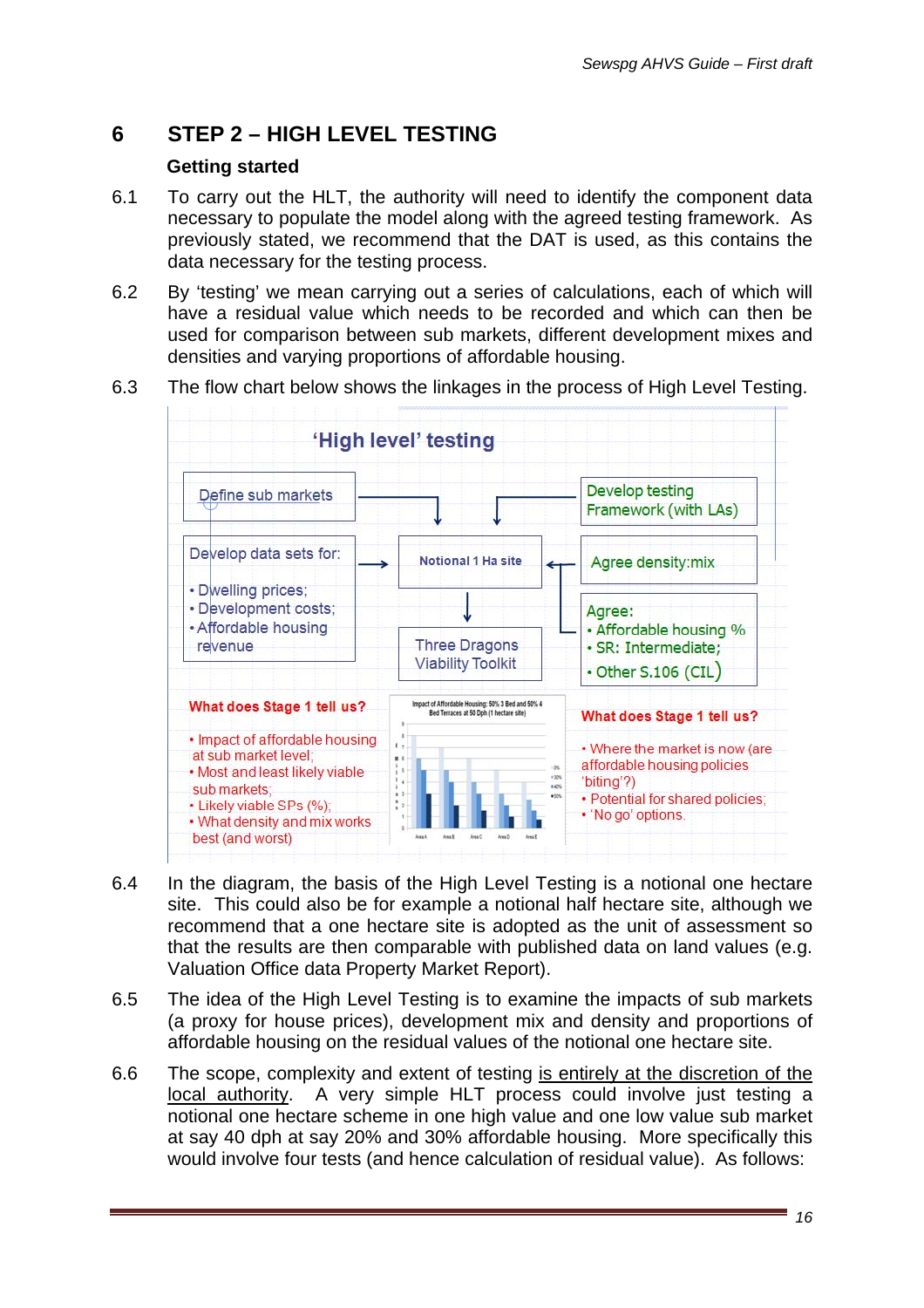- High value sub market at 20% affordable housing;
- Low value sub market at 20% affordable housing;
- High value sub market at 30% affordable housing;
- Low value sub market at 30% affordable housing;
- 6.7 This may suffice in some instances for a quick 'policy check'. However, we suggest that to produce a fully robust AHVS, it will be necessary to carry out a full range of tests across all the key variables. Typically this involves testing:
	- At least four sub markets;
	- At least three density: development mixes;
	- At least three affordable housing percentages
- 6.8 This will mean doing 36 tests (4 x 3 x 3). In practice this is not a laborious process using the DAT.
- 6.9 As well as the baseline testing, LPAs it is good practice to include a number of **sensitivity tests**. These can be undertaken for all the market value areas, development scenarios and amounts of affordable housing used in the baseline testing. Alternatively the LPA can undertake the sensitivity tests for a selection of circumstances to illustrate the impact on viability of the different sensitivity tests. For example, for a high and low value market value area, at 30dph and 45 dph and with 10%, 20% and 30% affordable housing.
- 6.10 The LPA will need to identify the sensitivity tests undertaken in the light of local circumstances but the box below illustrates a possible range of sensitivity tests that can be used.
	- i) With grant and payment by the housing association based on 100% of ACG;
	- ii) A higher percentage of Intermediate affordable housing; for example 50% Social Rent and 50% Homebuy;
	- i) Increase and/or decrease in house prices e.g. at 10% and 20% higher and 10% lower (with an associated increase/decrease in build costs);
	- ii) A higher level of s106 contribution;
	- iii) Alternative level of the Code for Sustainable Homes

(The tests can be run separately and compared with the baseline residual values and/or in combination e.g. to show the impact of an increase in the level of s106 contributions and a higher level for the Code for Sustainable Homes)

#### **Crunching the numbers**

6.11 To carry out this analysis we recommend that results are presented in an Excel spreadsheet and graphs generated therefrom. The screenshot below shows how we recommend authorities carry this out.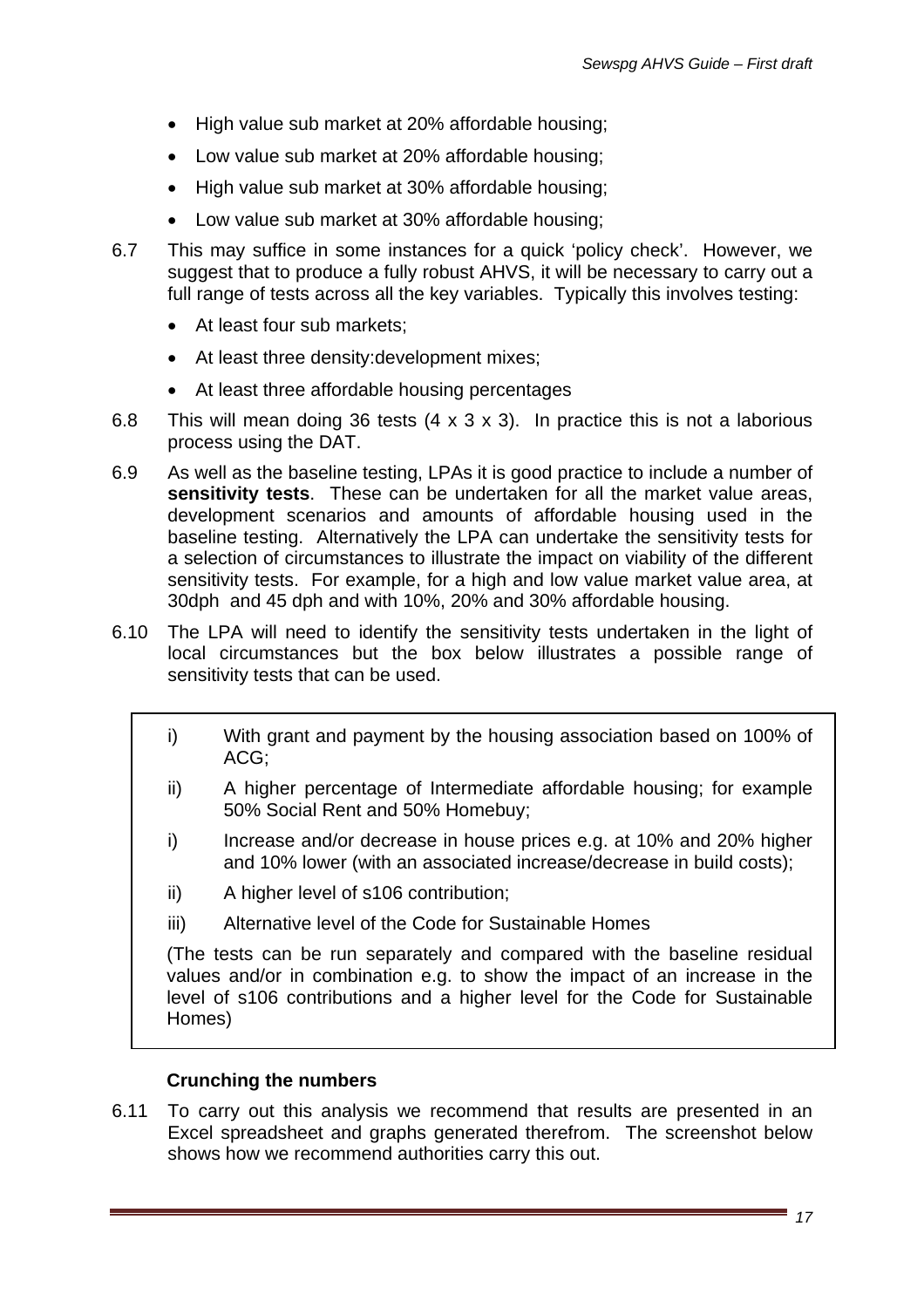

- 6.12 The table is created as results are 'read off' the final page of the Toolkit. Results are created for each density:development mix at different %s of affordable housing across the range of sub markets selected. The data is then transferred to the cells shown in blue and a graph generated therefrom. As further results are generated, they can be 'cut and pasted' into the blue cells to generate graphs of consistent format.
- 6.13 The graphs should demonstrate very clearly where residual values are positive and negative and the actual residuals for all instances. This is because these results will form the basis of policy setting for the authority.
- 6.14 The process by which the residual values are generated is usually carried out manually; i.e. by the person testing changing the data inputs according to the testing framework. We recommend this as the most appropriate way of carrying out the analysis.
- 6.15 Where a very extensive number of tests are carried out Three Dragons have, for internal purposes only, 're-cast' the Toolkit so that results can be produced in a more automatic manner. Authorities should approach Three Dragons where this facility is required.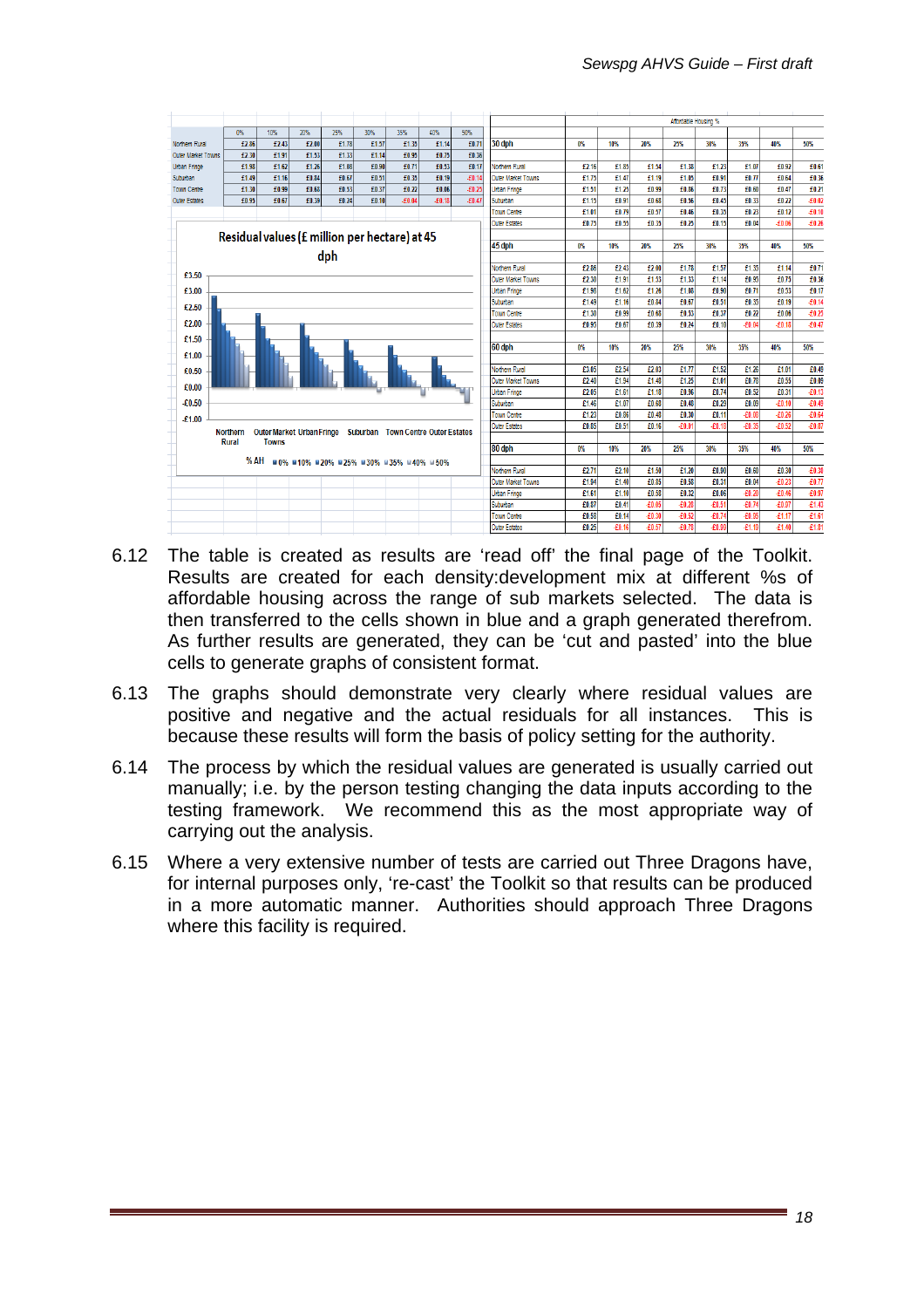# **7 STEP 3 – ANALYSIS OF LAND SUPPLY**

### **Context**

- 7.1 The pattern of site supply found in an LPA will have a bearing on the approach an LPA take towards setting its site-capacity threshold.
- 7.2 TAN2 recognises this and the importance of viability testing in setting sitecapacity threshold(s).

*"If, for example, 90% of all housing completions are expected from sites of less than 5 units, then it may be appropriate to seek affordable housing on sites of 3 or more dwellings. However, site viability will be a critical factor to be considered in determining thresholds, particularly on small sites."* (TAN 2 10.6)

7.3 TAN2 also sets out that the site-capacity threshold should apply to allocated and unallocated windfall sites (see TAN 2 10.5) and that an LPA can have different site-capacity thresholds for different parts of its area (see TAN 2 10.7).

### **Data requirement and sources for assessing site supply patterns**

- 7.4 Land supply information to be used in an AHVS needs to:
	- Be available on the basis of individual schemes;
	- Be available for a defined time period (e.g. X years worth of completions or Y years worth of future development sites);
	- Show the size of each scheme as an area (hectares) and gross number of dwellings (to be) provided;
	- Identify where a scheme involves the demolition of an existing residential unit;
	- Show the current/previous land use of the site.
- 7.5 There are three main data sources that LPAs can use in reviewing site supply:
	- Historic data on housing completions say for the most recent 3 or 5 years;
	- Historic data on residential permissions (whether built out, under construction or not yet started) – say for the most recent 3 or 5 years;
	- Joint Housing Land Availability Study (and which are mentioned in TAN2  $-10.6$
- 7.6 None of the data sources is perfect for identifying site-capacity thresholds and their relative advantages and disadvantages for this purpose are summarised in the table below.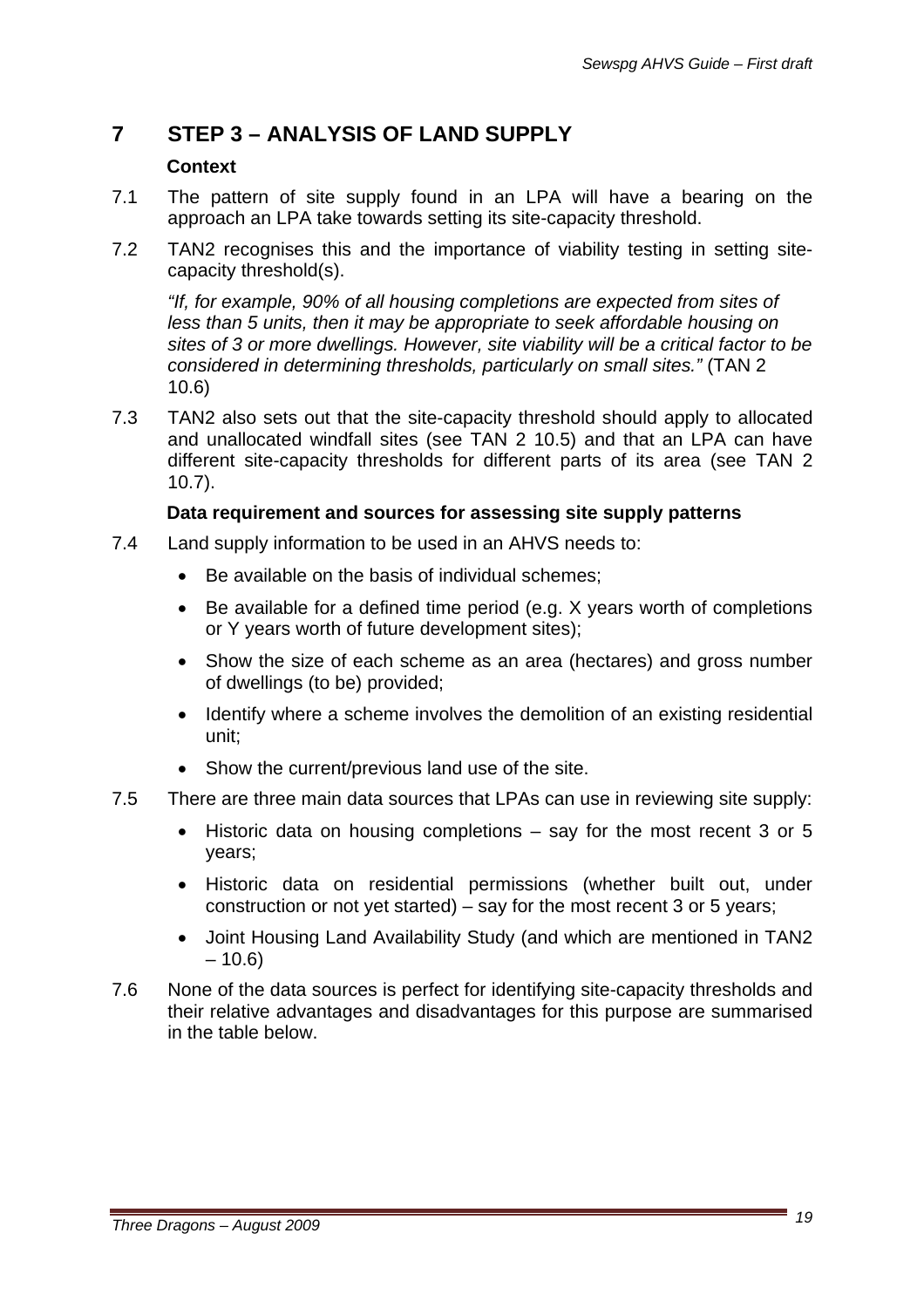| <b>Source</b> | <b>Strengths</b>                                                                                                                                                                                                                                                                                                                                                              | <b>Drawbacks</b>                                                                                                                                                                                                                                                                                                                                                                                                                 |
|---------------|-------------------------------------------------------------------------------------------------------------------------------------------------------------------------------------------------------------------------------------------------------------------------------------------------------------------------------------------------------------------------------|----------------------------------------------------------------------------------------------------------------------------------------------------------------------------------------------------------------------------------------------------------------------------------------------------------------------------------------------------------------------------------------------------------------------------------|
| Completions   | Usually readily available<br>information – including nos<br>of dwellings, site area and<br>showing past land use.<br>Data usually available for<br>different areas within the<br>authority.<br><b>Consistent historic dataset</b>                                                                                                                                             | Completions in one year will reflect<br>permissions granted over a<br>number of years and so do not<br>show up to date pattern of land<br>supply.<br>Records may not always indicate<br>where development involves<br>demolition of a residential unit<br>and/or previous land use<br>Backward looking and using the<br>data implies an assumption that<br>the future land supply is likely to be<br>similar to that of the past |
| Permissions   | Usually readily available<br>information - including nos<br>of dwellings, site area, gross<br>and net dwellings and<br>showing past land use.<br>Data usually available for<br>different areas within the<br>authority.<br><b>Consistent historic dataset</b><br>Provides a reasonable up to<br>date picture of the kinds of<br>site being brought forward<br>for development | Not all sites with permission will be<br>developed out;<br>If more than one years worth of<br>permissions is used, care will be<br>needed to avoid duplications e.g.<br>where a permission is simply<br>updated in some way<br>Backward looking and using the<br>data implies an assumption that<br>the future land supply is likely to be<br>similar to that of the past                                                        |
| <b>JHLAS</b>  | Forward looking land supply<br>information                                                                                                                                                                                                                                                                                                                                    | Limited to sites with planning<br>permission or allocated sites - will<br>does not take into account<br>potential windfall sites (and these<br>are often smaller sites)<br>Small sites may be systematically<br>excluded and LPA may only seek<br>out information on sites of more<br>than 5 or 10 dwellings<br>Not all authority have an up to date<br><b>JHLAS</b>                                                             |

**Table 7.1: Data sources for reviewing site supply patterns** 

- 7.7 The choice of the data source to use will depend on their quality and availability and local preferences. But, all other things being equal, the most useful approach is likely to be a detailed analysis of recent permissions, reviewed these against up to date land availability information.
- 7.8 It will be necessary to decide how many years worth of permissions to use. this will depend on the size of the dataset. Generally 3 years' worth of permissions will be sufficient but, where the number of permissions granted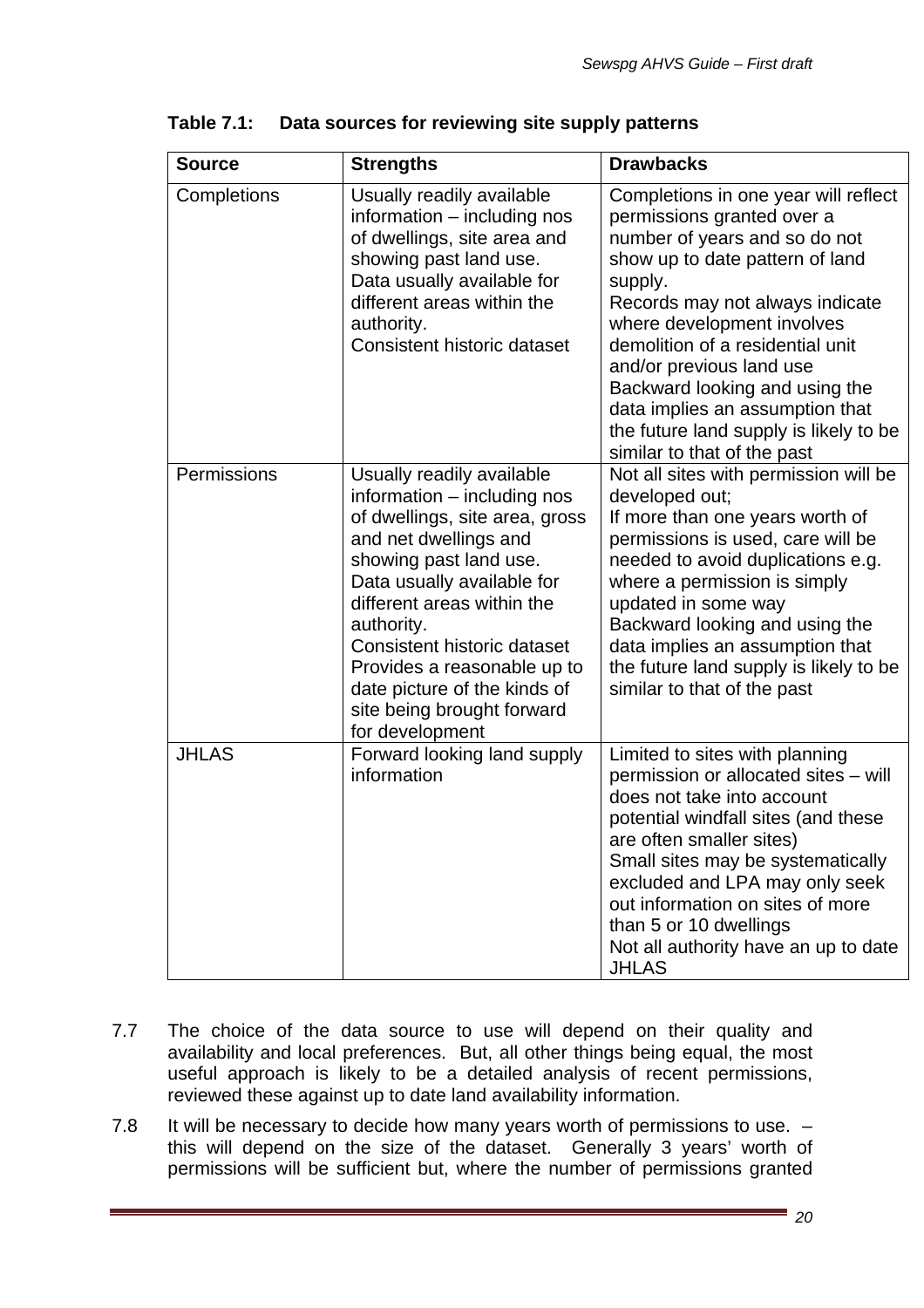per annum is limited, taking 4 or 5 years' worth of permissions can provide a more robust dataset.

7.9 But there is a trade-off between providing a large dataset of permissions and drawing in permissions which are dated. There is no absolute rule here but it is recommended that permissions 'older' than 5 years are only used in exceptional circumstances.

#### **Practical tips for the analysis of site supply**

- 7.10 There are two issues the LPA needs to think about in deciding how to analyse the data on land supply.
- 7.11 The first is whether the LPA wants to explore the option of identifying **different site-capacity thresholds for different parts of the authority** and therefore whether it wants to consider patterns of land supply by sub area. This can be particularly important in mixed urban and rural areas where larger sites will be found in the main towns but land supply in the smaller settlements is more reliant on small sites. But this is not exclusively an urban/rural pattern and there may be important differences in the pattern of land supply within a large urban area.
- 7.12 The second is the **level of detail for the analysis**. For larger sites (e.g. over 50 dwellings) there is rarely need to consider more refined size bands than '50 -99' and '100 or more'. But, for small sites, a finer grain of analysis will be needed. Again there are no 'rules' for this but size bands of 5 dwellings up to around 20 dwellings would seem appropriate. If an LPA wants to review the possibility of a threshold below 5 dwellings, it should include analysis on a single dwelling basis, at least up to 5 dwellings.
- 7.13 The following tables illustrate two alternative approaches to analysis of site supply. Both are based on a notional analysis of 3 years worth of planning permission and are stylised examples drawing on Three Dragons experience but they do not represent any particular authority.
- 7.14 The first is an urban authority where land supply mainly comes from large allocated sites and the occasional windfall and where it is known that there is no significant variation in the pattern of supply from across the authority. The second is an authority with two main market towns and a large rural hinterland. There have been some large development sites in one of the market towns – and the LPA wants to explore the option of a zero threshold in its rural areas and possibly in the market towns.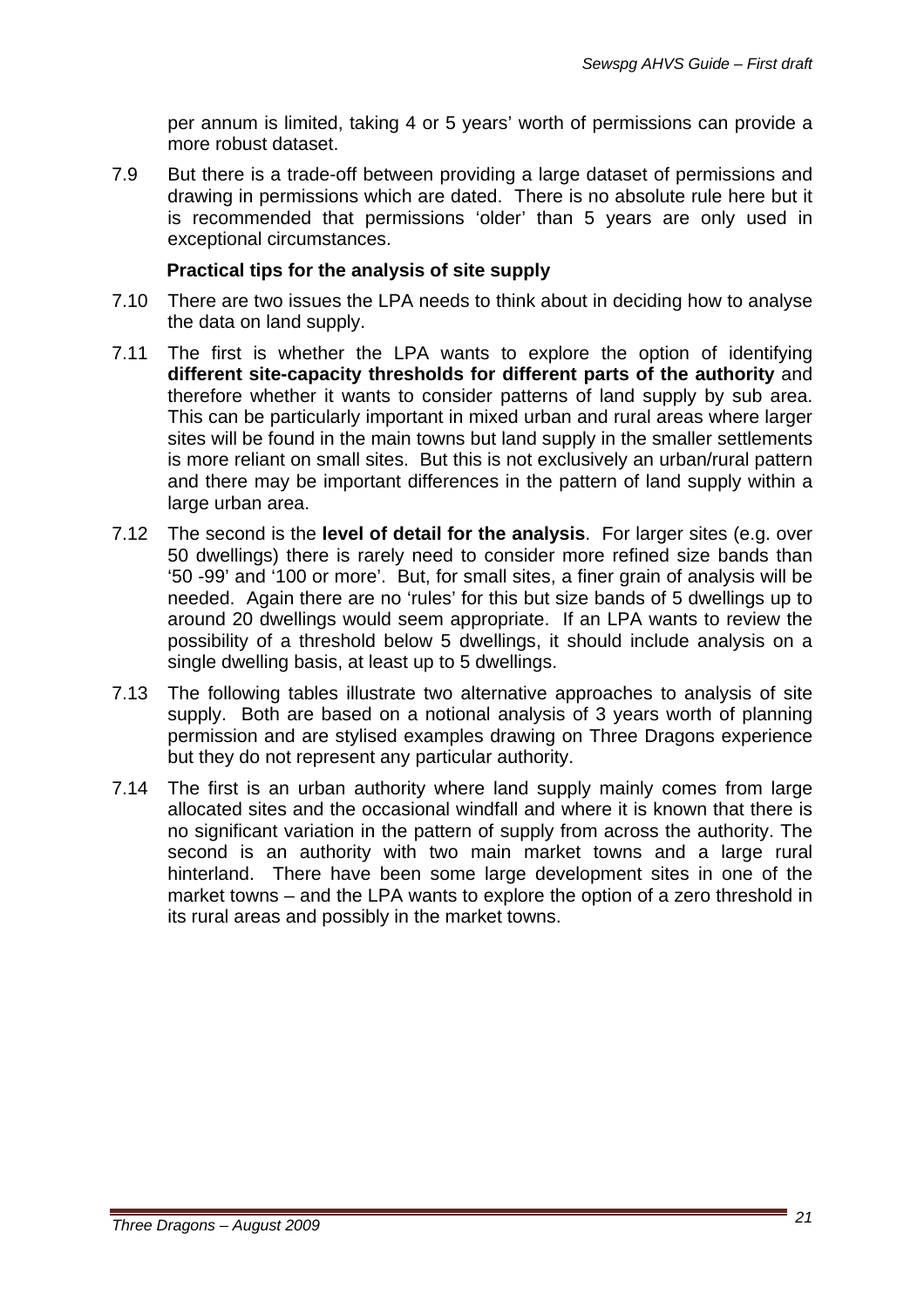# **Table 7.2: Alternative approaches to site supply analysis (using 3 year's worth of permissions)**

# **Example A – the urban authority**

| Size of site by number<br>of dwellings | % of dwellings<br>sites of this<br>in<br>size |  |  |  |
|----------------------------------------|-----------------------------------------------|--|--|--|
| Under 5 dwellings                      | 50%                                           |  |  |  |
| $5 - 9$ dwellings                      | 50%                                           |  |  |  |
| $10 - 14$ dwellings                    | 5.0%                                          |  |  |  |
| $15 - 19$ dwellings                    | 5.0%                                          |  |  |  |
| $20 - 24$ dwellings                    | 10.0%                                         |  |  |  |
| $25 - 49$ dwellings                    | 20.0%                                         |  |  |  |
| $50 - 99$ dwellings                    | 20.0%                                         |  |  |  |
| $100 +$ dwellings                      | 30.0%                                         |  |  |  |
| Total                                  | 100.0%                                        |  |  |  |

# **Example B – the mixed market town and rural authority**

| Size of site by number<br>of dwellings | % of dwellings in sites of this size |               |            |  |  |  |
|----------------------------------------|--------------------------------------|---------------|------------|--|--|--|
|                                        | Market town A                        | Market town B | Rural area |  |  |  |
| 1 dwelling                             | 5.0%                                 | 10.0%         | 20.0%      |  |  |  |
| 2 dwellings                            | 2.0%                                 | 5.0%          | 10.0%      |  |  |  |
| 3 dwellings                            | 2.0%                                 | 5.0%          | 5.0%       |  |  |  |
| 4 dwellings                            | 1.0%                                 | 5.0%          | 5.0%       |  |  |  |
| Total under 5 dwellings                | 10%                                  | 25.0%         | 40.0%      |  |  |  |
| $5 - 9$ dwellings                      | 50%                                  | 15.0%         | 25.0%      |  |  |  |
| $10 - 14$ dwellings                    | 5.0%                                 | 5.0%          | 20.0%      |  |  |  |
| $15 - 19$ dwellings                    | 5.0%                                 | 5.0%          | 5.0%       |  |  |  |
| $20 - 24$ dwellings                    | 10.0%                                | 10.0%         | 5.0%       |  |  |  |
| $25 - 49$ dwellings                    | 20.0%                                | 10.0%         | 5.0%       |  |  |  |
| $50 - 99$ dwellings                    | 20.0%                                | 10.0%         | $0.00\%$   |  |  |  |
| $100 +$ dwellings                      | 25.0%                                | 20.0%         | 0.00%      |  |  |  |
| Total                                  | 100.0%                               | 100.0%        | 100.0%     |  |  |  |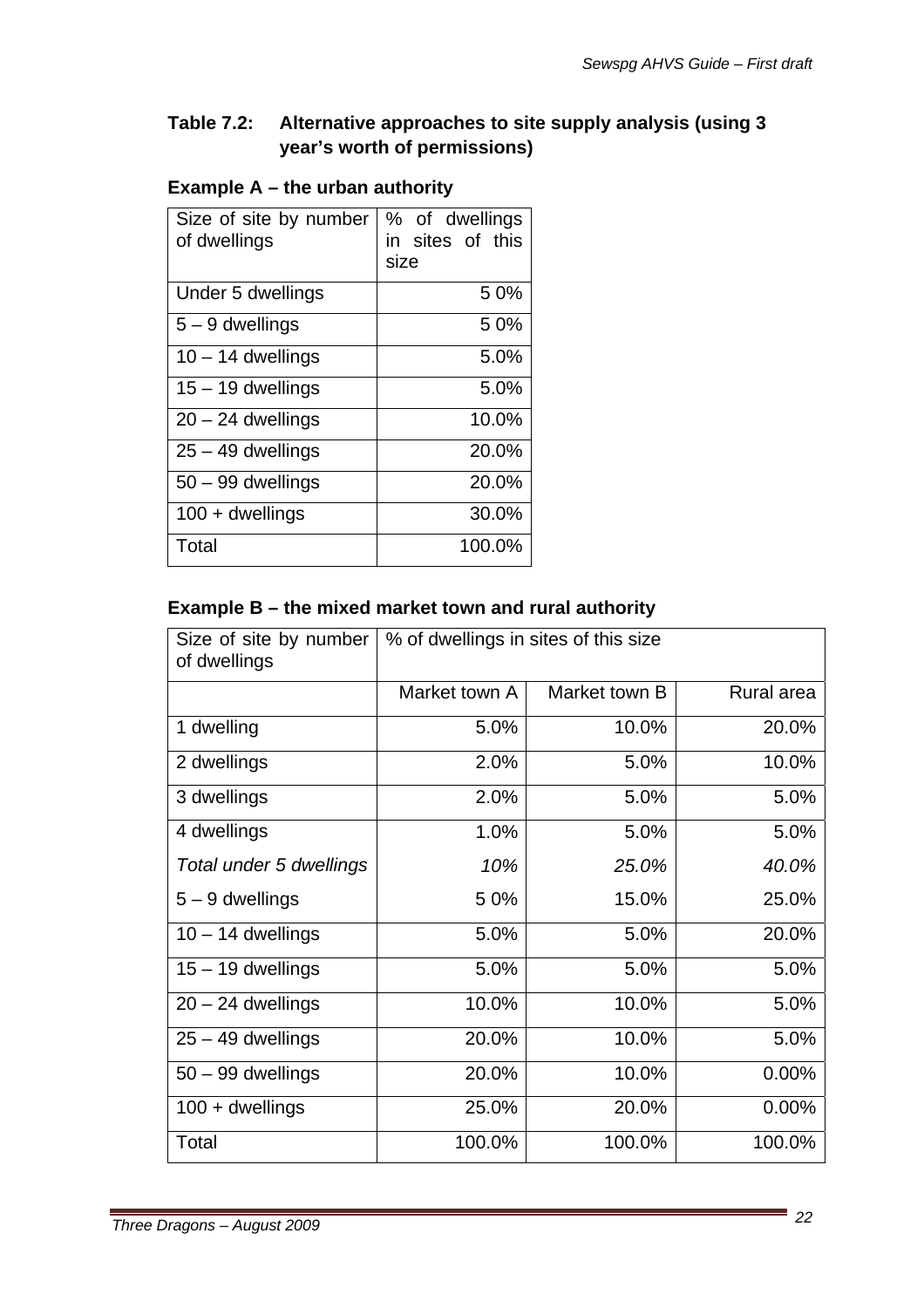- 7.15 In the above examples, the urban authority might be considering a sitecapacity threshold of, say, 15 or 20 dwellings. If the latter were used, affordable housing would be sought on 80% of all dwellings coming forward for permission. With the second authority, different site-capacity thresholds might be considered for the two market towns and the rural area and a zero threshold could be one option to review.
- 7.16 It will be important that the output from the analysis of the site supply is a clear view of the threshold options that need to be tested through the case study analysis (and described in the next chapter).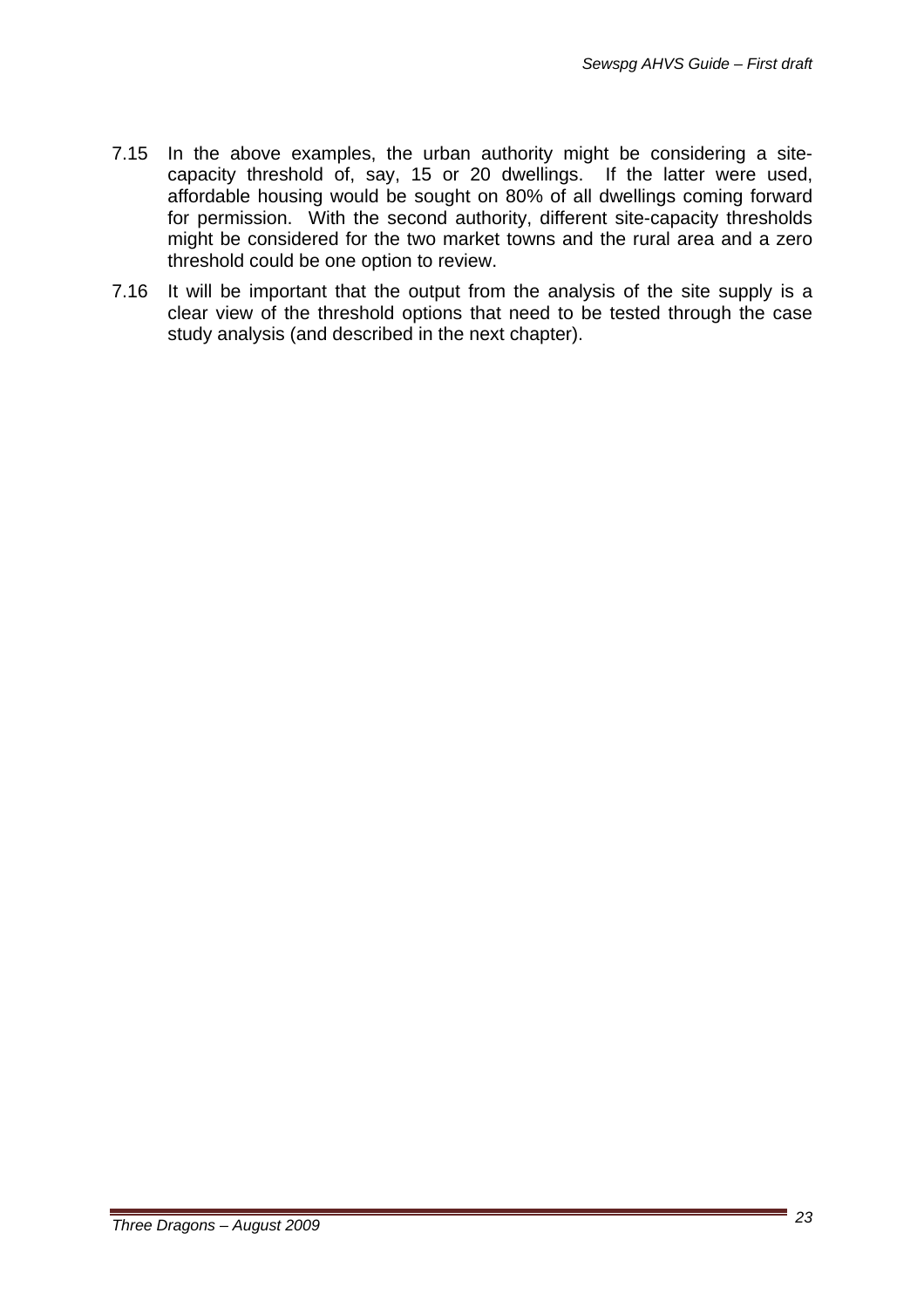# **8 STEP 4 – CASE STUDY SITES**

#### **Role of case studies**

- 8.1 To complement the analysis of the notional 1 hectare site (see Step 2), LPAs should consider the review of a selection of case study sites. These sites should illustrate site types typically found in the authority and, in particular, should include analysis of a selection of small sites if the LPA is considering introducing a low threshold (including zero).
- 8.2 The case studies can be one of two kinds:
	- Actual sites which are typical of a particular type of site found in the area and for which the authority has the relevant information to run through the DAT. If 'real world' sites are used, the LPA needs to be sure that the site is representative of a type of site likely to come forward in the future;
	- Generic examples based on the dataset of permissions but which do not represent any actual site.
- 8.3 We would recommend the application of the generic site approach, not least because testing actual schemes may set precedents for viability at site specific level.

### **Drawing up the case study sites**

- 8.4 The dataset of recent permissions (described in the previous chapter) can be used to draw up the case studies based on generic examples of permissions. Suggested steps in doing this are as follows:
	- Sort the permissions into the different areas of the authority for which the site size analysis has already been undertaken (see example at Table 7.2 above);
	- For each area, sort the permissions in terms of number in dwellings and previous land use (including residential conversions and changes of use). Ensure that schemes which involve demolition of existing residential properties are identified and check if they are i) significant in numbers ii) associated with a particular scheme type e.g. in sub area A, there have been a number of demolition of 1 dwellings and development of three dwellings;
	- Judgement is then needed to select the case studies to analyse. The case studies need to reflect the possible site-capacity thresholds identified in the previous Step (Step 3) and the profile of the site supply.
- 8.5 The following table indicates the kinds of case study sites which could be selected.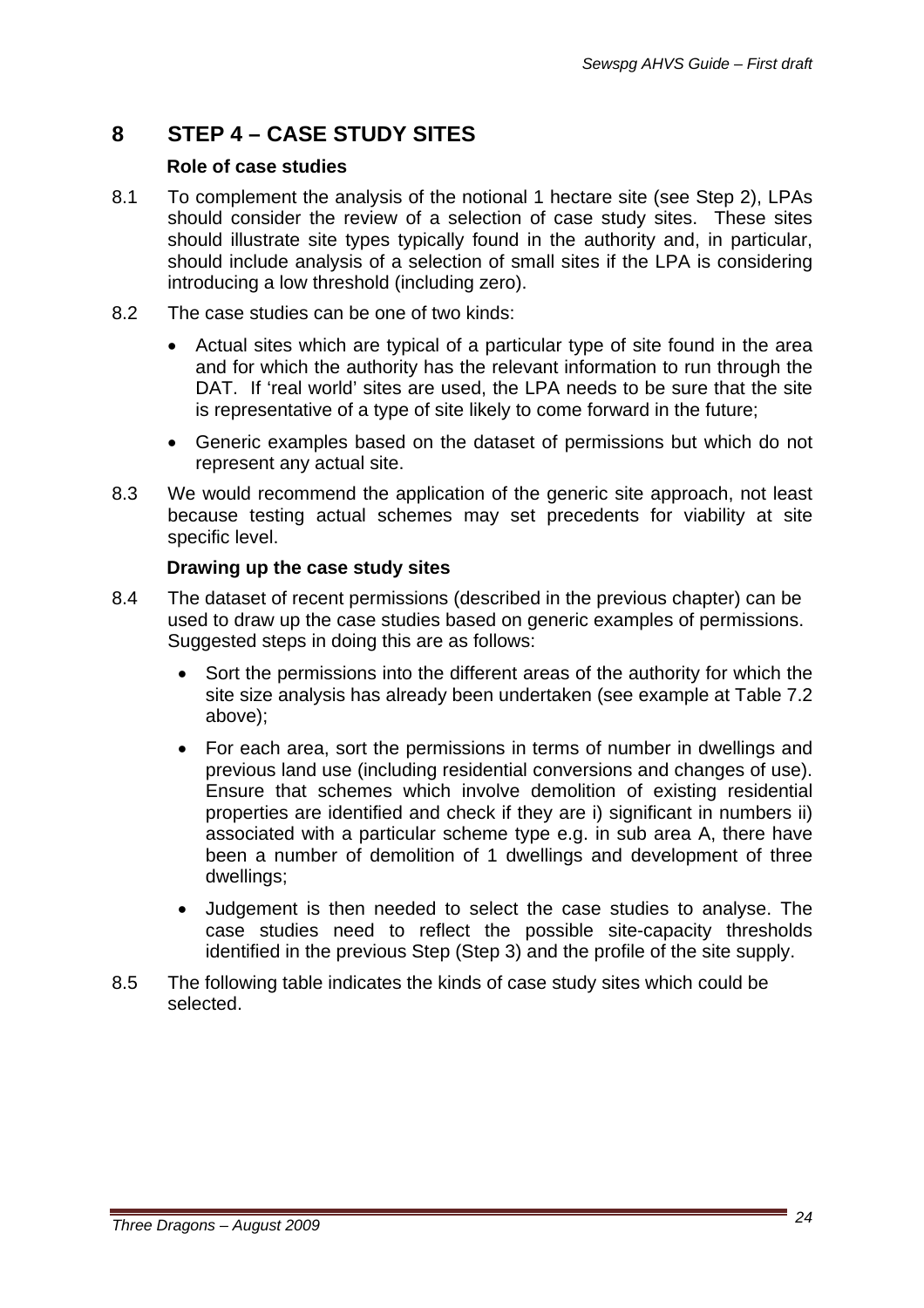| Urban area                               |                                              | <b>Example of size of</b><br>site |
|------------------------------------------|----------------------------------------------|-----------------------------------|
| Fringe land                              | Minor extension                              | 15 dws                            |
| Town centre                              | Low rise apartments                          | 50 dws                            |
| Inner town commercial                    | Higher density $-$ flats & town<br>houses    | 50 dws                            |
| Edge<br>$\circ$ of<br>town<br>commercial | Medium density<br>housing,<br>small<br>scale | 50 dws                            |
| <b>Back land</b>                         | Small infill housing dev                     | 10 dws                            |
|                                          |                                              |                                   |
| <b>Rural scenarios</b>                   |                                              |                                   |
| Green field                              | Village extension                            | 10 dws                            |
| Infill village PDL                       | <b>Family dwellings</b>                      | $4 - 6$                           |
| <b>Exception sites</b>                   | Small affordable<br>development              | 6-8 dws                           |

**Table 8.1: Illustration of possible case study framework** 

- 8.6 Some other practical considerations that an LPA will need to take into account in drawing up its list of case study sites include:
	- Whether it is worthwhile identifying larger schemes as case studies. If the scheme type is covered by the high level testing (because it is around 1 hectare or more in size and is not an unusual site type) then identifying the scheme as a case study is probably unnecessary;
	- If the LPA is considering a zero threshold, it must test sites down to 1 dwelling and would be advised to test a full range of small sites, for example at 1, 2, 3, 5, 7, 10, 12 dwellings;.
	- If the LPA is considering a low threshold but not zero, it will need to test a range of site sizes around the possible threshold. For example, if a threshold of 10 dwellings is an option, the LPA should consider testing at, for example, 8, 10 and 12 or 13 dwellings;
	- Whether the LPA should identify a different range of case studies for different parts of the authority. This will be important if, for example with Example B shown in Table 7.2, there is a different site supply profile in different parts of the authority.

# **Undertaking the case study testing**

8.7 Once the selection of the case studies has been agreed, they will need to be defined in terms of the mix of dwellings, the size of site and number of dwellings. The following table illustrates this – this example is weighted towards testing small sites and where a low threshold is being considered.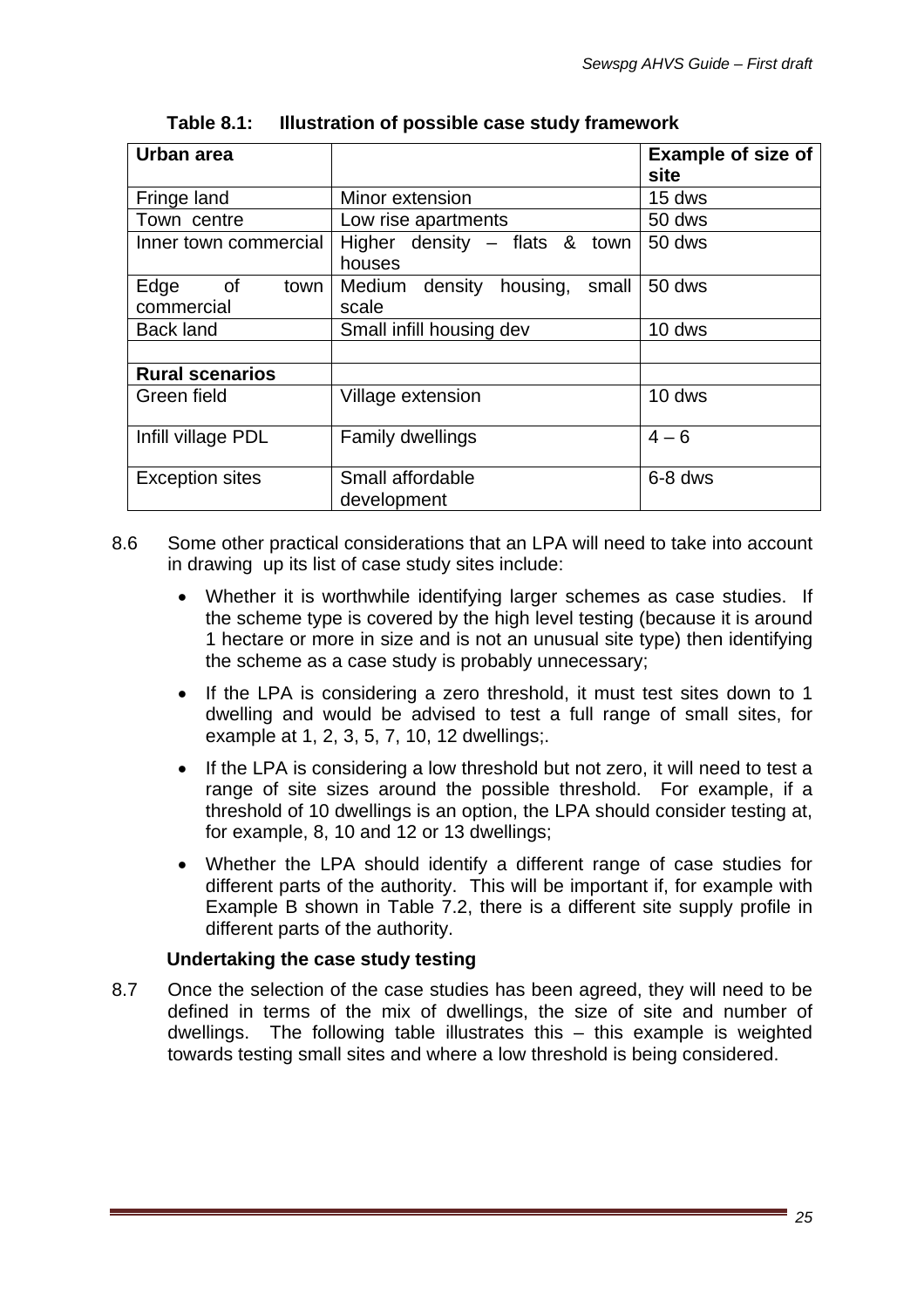| <b>Case Study</b> | <b>Site Area</b><br>(ha.) | No.<br><b>Dwellings</b> | <b>Density</b><br>(dph) | <b>Unit Types</b>                   |  |  |
|-------------------|---------------------------|-------------------------|-------------------------|-------------------------------------|--|--|
|                   | 0.05                      |                         | 20                      | 1 x 4 bed detached                  |  |  |
|                   | 0.03                      |                         | 33                      | 1 x 3 bed detached                  |  |  |
|                   | 0.15                      |                         | 20                      | 3 x 4 bed detached                  |  |  |
|                   | 0.25                      |                         | 32                      | 5 x 3 bed semi<br>3 x 4 bed det     |  |  |
|                   | 0.25                      | 13                      | 52                      | 8 x 2 bed flat<br>5 x 3 bed terrace |  |  |

**Table 8.2: Illustration of case studies for testing** 

- 8.8 The LPA may have more than one list of case studies which will vary between between market value areas e.g. if the LPA wants to test a low threshold in its rural market value areas and a much higher threshold in its urban market value areas.
- 8.9 Whatever profile of case studies is selected, the DAT should be used for analysis of the residual values of each, using the following process:
	- Ensure that the relevant case studies are analysed for the appropriate market value areas;
	- Ensure that the same assumptions are used for the case study analysis as for the higher level testing e.g. unit sizes, s106 package, development  $costs$ , grant levels and the percentages and types of affordable housing<sup>[2](#page-26-0)</sup>. There may be occasions when the LPA wants to change assumptions for a particular case study but when this is done, it needs to be made explicit;
	- But ensure that the dwellings types entered are specific for the case study being tested;
	- Undertake any sensitivity tests that are required;
	- Produce the results in terms of the residual value for the scheme and its equivalent residual value per hectare (so that the residual value can be compared with comparator land values and with the results from the high level testing).

#### **The particular case of small sites**

 $\overline{a}$ 

- 8.10 A particular purpose of the case study analysis is to investigate the economics of small sites. It is often thought that they will be less viable than larger sites and therefore there is less potential to seek affordable housing and other s106 obligations from small sites. However, there is no evidence that small sites are systematically more expensive to develop and/or produce lower residual values than large sites. While large sites may benefit from economies of scale e.g. in purchase of materials, there are other costs e.g. marketing, office overhead, which are much lower for the typical developer of small sites.
- 8.11 Views on the development economics of small sites will need to be tested at the development industry workshop but the experience of Three Dragons is

<span id="page-26-0"></span> $2$  For small sites, it may seem odd to test a scheme with a % of affordable housing that is clearly less than a real number of dwellings e.g. 30% of a 2 dwelling scheme. For viability analysis to assist in policy making, this is a reasonable way to approach the analysis of small sites.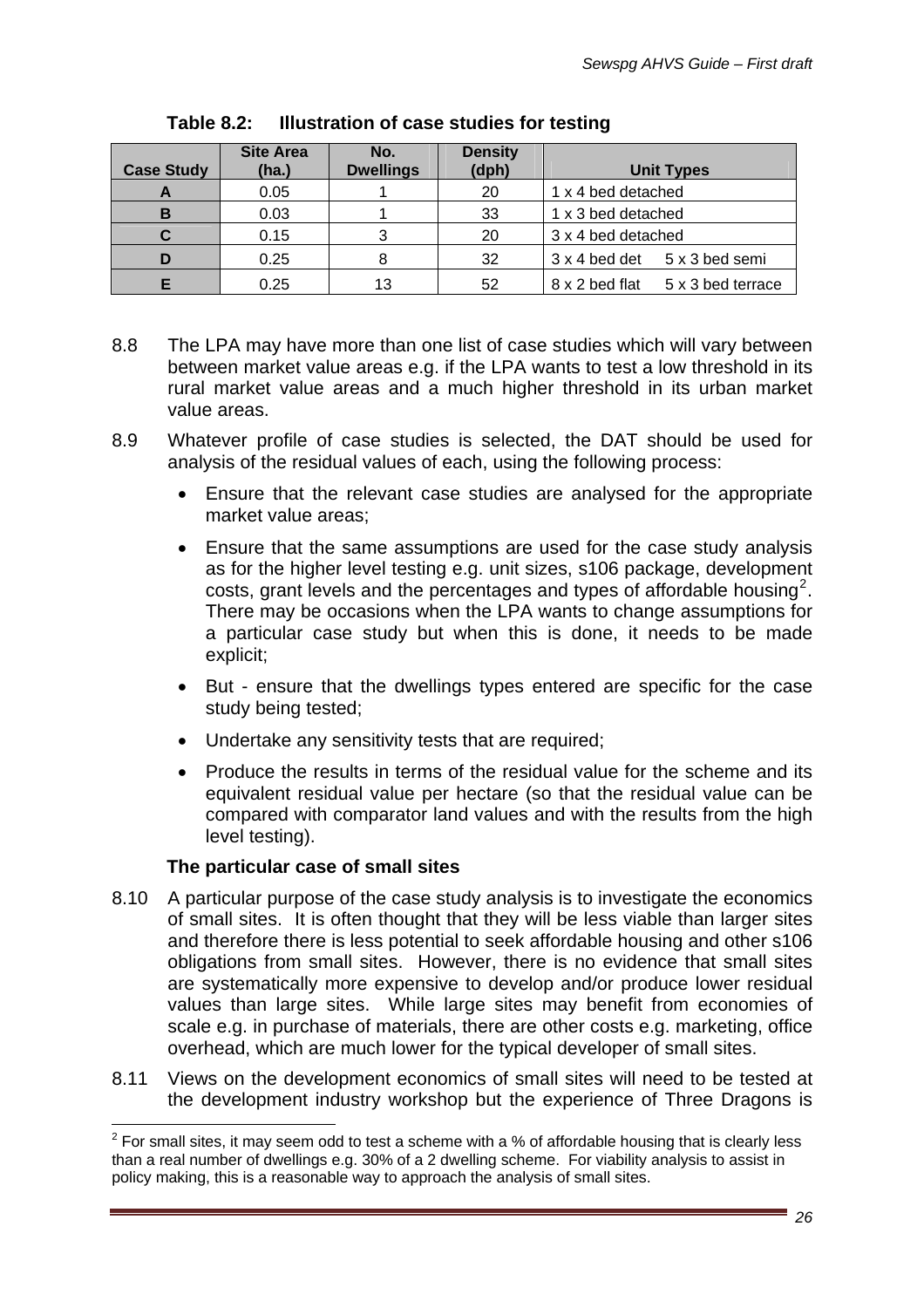that issues such as location and site condition play as much of a role in influencing viability as does the size of the site.

- 8.12 There is one particular circumstance which can cause viability difficulties with small sites. This is where the development involves the demolition of an existing property on the site. The existing use value of the site will be that of an a second-hand dwelling and, as such, will have a much higher existing use value than nearly every other site type.
- 8.13 Where the LPA has identified demolition and redevelopment of residential units as an important source of its supply of small sites **and** it is considering adopting a low threshold, the case study analysis will need to:
	- Identify the scale of demolitions as a source of supply of small sites and how much importance should be attached to the viability issues found with them;
	- Take care in comparing out-turn residual values from such sites with those of second-hand properties in the area. To do this, the LPA should obtain the best possible information about dwelling types which are demolished (in terms of their size and market value).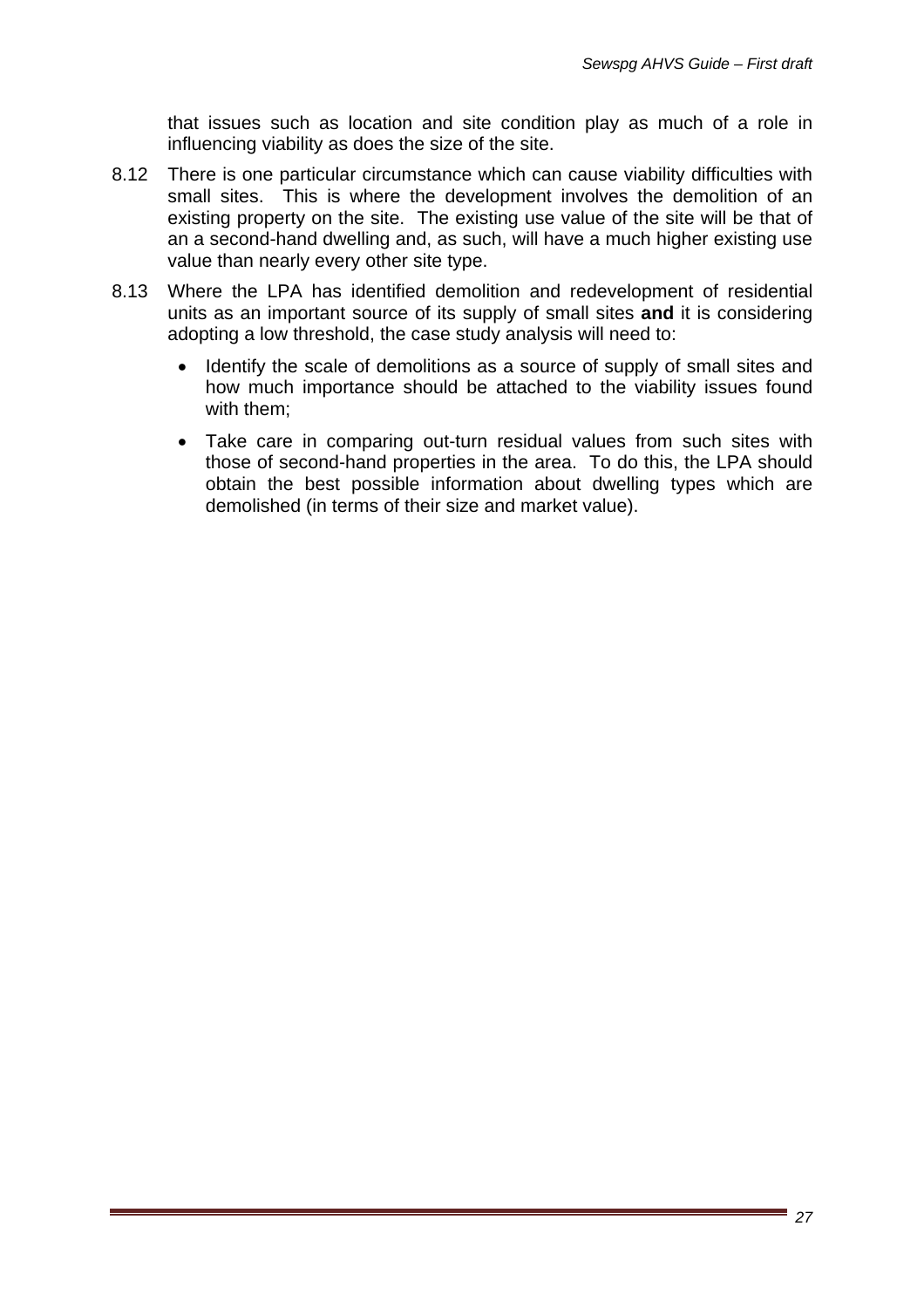# **9 STEP 5 REVIEWING RESULTS AND COMPARING WITH OTHER EVIDENCE**

### **Benchmarking**

9.1 In Chapter 2 we set out a number of potential benchmarks against which viability might be assessed. In terms of published data on benchmark values, we would recommend that LPAs take account of the Valuation Office's Property Market Review:

http://www.voa.gov.uk/publications/property\_market\_report

9.2 This sets out land values for different locations across England and Wales. The table below shows land values for selected locations in Wales. For bulk land, it suggests a range of £2.7 million (Cardiff) to £1.0 million (Merthyr Tydfil and Carmarthen).

| <b>WALES</b>   |                                                               |                                                          |                                          |  |
|----------------|---------------------------------------------------------------|----------------------------------------------------------|------------------------------------------|--|
| <b>REGION</b>  | <b>Small Sites</b><br>(sites for less<br>than five<br>houses) | <b>Bulk Land</b><br>(sites in excess<br>of two hectares) | <b>Sites for flats or</b><br>maisonettes |  |
|                | £s per hectare                                                | £s per hectare                                           | £s per hectare                           |  |
| Cardiff        | 2,700,000                                                     | 2,750,000                                                | 2,600,000                                |  |
| Carmarthen     | 900,000                                                       | 1,000,000                                                | 1,000,000                                |  |
| Merthyr Tydfil | 1,250,000                                                     | 1,000,000                                                | 1,050,000                                |  |
| Bridgend       | 1,550,000                                                     | 1,550,000                                                | 1,850,000                                |  |
| Swansea        | 1.750.000                                                     | 1.750.000                                                | 2,200,000                                |  |
| Llandudno      | 1,250,000                                                     | 1,000,000                                                | 1,250,000                                |  |
| Newport        | 2,000,000                                                     | 2,000,000                                                | 1,600,000                                |  |
| Wrexham        | 1,250,000                                                     | 1,000,000                                                | 1,250,000                                |  |

- 9.3 The table, it should be emphasised, provides only a measure of land values. It does not provide a measure of viability. Viability will depend on the relationship, as described in Chapter 2, between existing (EUV) or alternative use value and scheme value (at the appropriate level of affordable housing and other s106 contributions).
- 9.4 The Valuation Office also provides data on industrial land values, which can be a helpful measure of EUV. Industrial land values are set out in the table below.
- 9.5 Both tables (Residential and Industrial land values) are taken from the Valuation Office's Property Market Report of 2009. The report is currently produced in January and July of each year.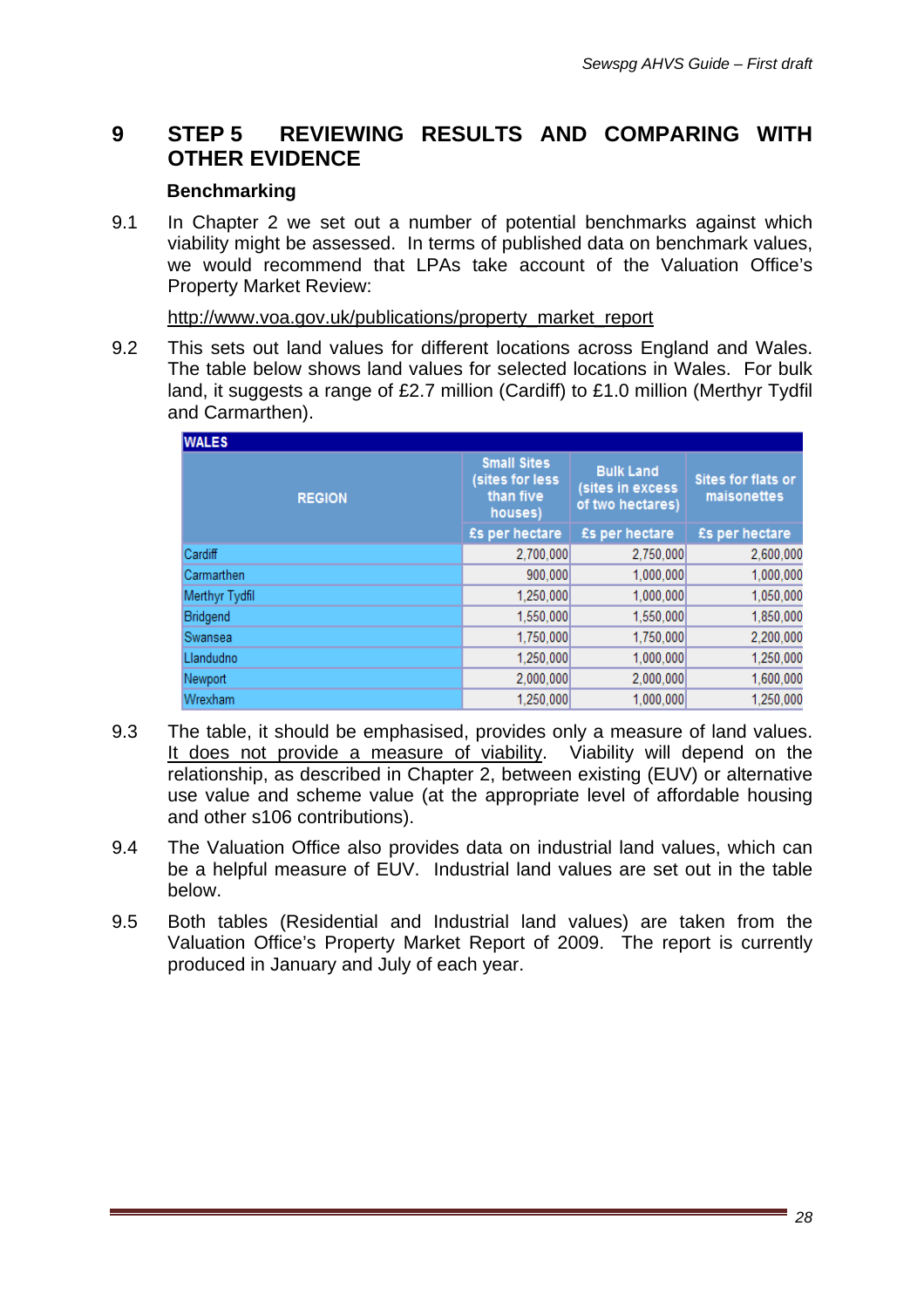| <b>WALES</b>         |                          |                 |                             |  |  |  |  |  |
|----------------------|--------------------------|-----------------|-----------------------------|--|--|--|--|--|
|                      | <b>From</b><br>£s per ha | To<br>£s per ha | <b>Typical</b><br>£s per ha |  |  |  |  |  |
| Cardiff              | 210,000                  | 315,000         | 270,000                     |  |  |  |  |  |
| Carmarthen           | 160,000                  | 210,000         | 190,000                     |  |  |  |  |  |
| Merthyr Tydfil       | 135,000                  | 200,000         | 160,000                     |  |  |  |  |  |
| Taff Ely             | 125,000                  | 205,000         | 140,000                     |  |  |  |  |  |
| Swansea              | 190,000                  | 245,000         | 235,000                     |  |  |  |  |  |
| Colwyn Bay/Llandudno | 220,000                  | 330,000         | 275,000                     |  |  |  |  |  |
| Newport              | 200,000                  | 280,000         | 250,000                     |  |  |  |  |  |
| Deeside              | 220.000                  | 330.000         | 247,000                     |  |  |  |  |  |

- 9.6 The values in these tables may or may not influence land owner expectations. In some instances the broad headline figures will be important; in others personal or local circumstances will determine that a site will be brought forward at a price either well above or well below the benchmark
- 9.7 We understand that the District Valuer can provide bespoke land value data for authorities, where a particular authority is not covered in the Property Market Report. Appendix 3 shows a brief from a typical authority to the District Valuer.

#### **Policy development**

- 9.8 The HLT will provide a range of residual values that can be used to underpin policy targets for affordable housing. There are several issues to be considered in framing policy based on viability analysis. These can be summarised:
	- Middle market residual values. What level of residual values are being generated in the middle market locations of the local authority area? If a single target is to be adopted, then the middle range residual value will be significant as an indicative starting point but the LPA will also need to consider viability in lower market value areas, especially if these are to deliver a significant proportion of future housing provision;
	- What range of residual values are generated from highest to lowest value sub markets? What then are the implications for setting policy targets. For example, an authority may find that in a high value area a 30% affordable housing target is likely to generate a higher residual value than at 100% market housing in a lower sub market. Under these circumstances a differential policy approach with differential affordable housing targets may be justified.
	- Implications for policy of grant availability. If grant is available, where should it be directed? In most instances this will be towards the weaker housing market locations but in some authorities it may be necessary to obtain grant across the whole area in order to deliver affordable housing.
	- Implications of types of site supply for target setting. Does the local authority have specific types of site which are routinely difficult to deliver with affordable housing? What does the evidence in the case study analysis say about these sites? Should the authority have a policy which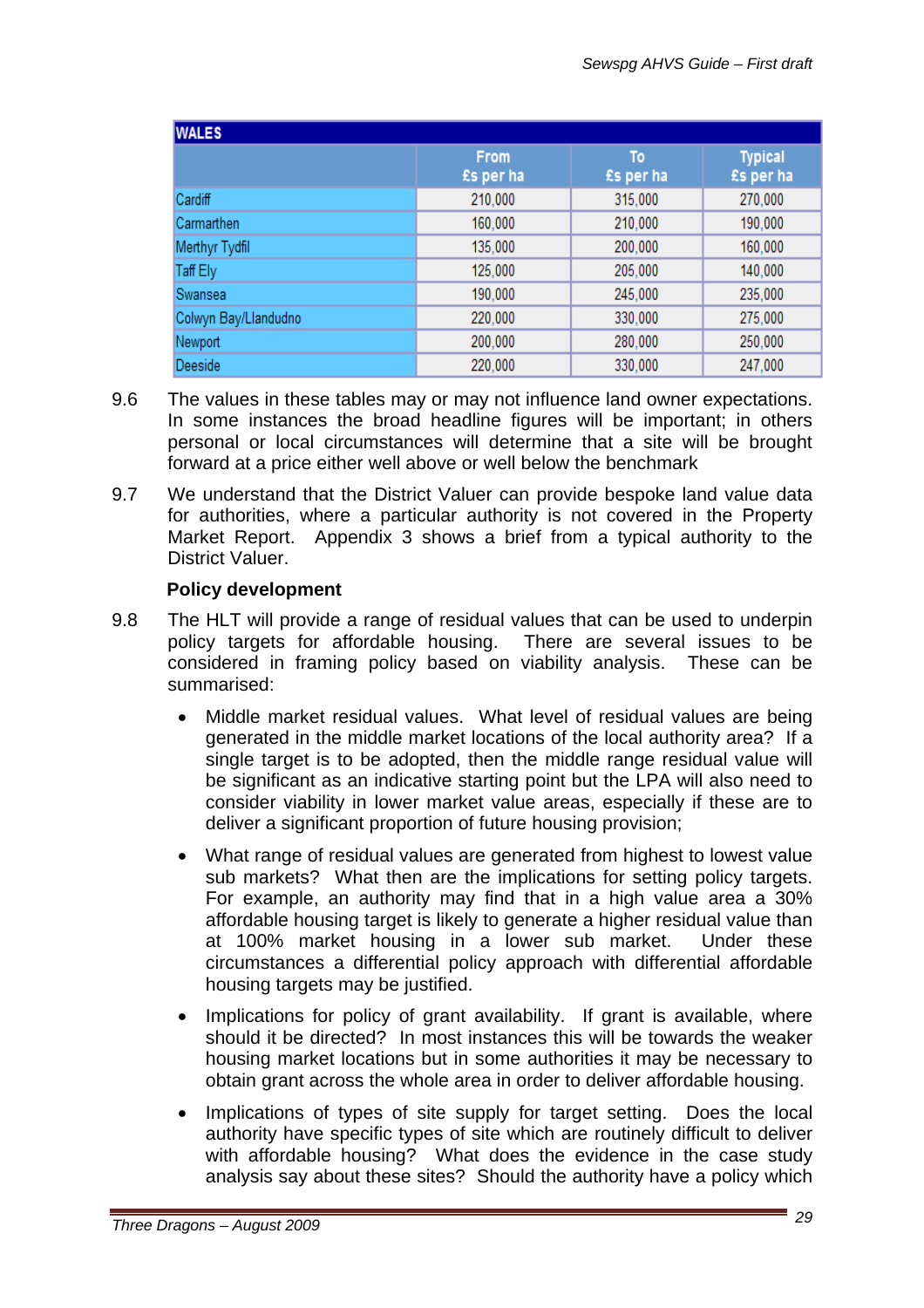specifically excludes certain types of sites - based on the evidence available?

- Thresholds: the authority will need to re-visit its chapters on site supply and case studies to decide whether there is a case for reducing the threshold. The balance of small to larger sites will be a deciding factor. There is usually little point for example in an authority reducing its threshold if only a marginal addition of qualifying sites then results. However some authorities will have very high housing needs and may therefore wish to reduce their threshold to zero units in order to capture all additional supply.
- 9.9 A number of related viability issues should be considered at the policy development stage. The calculation of commuted sums is a key question.
- 9.10 Where commuted sums are collected a possible approach to calculating the appropriate sum sought is to base this on the equivalent amount which would be contributed by the developer/landowner were the affordable housing provided on site. This is expressed as follows:
	- RV 100% M = Residual value with 100% market housing
	- $RV AH$  = Residual value with  $X\%$  affordable housing (say 20%)

Equivalent commuted sum = RV 100% MV minus RV AH

**Where**  $RV =$  residual value  $M =$  market housing  $AH =$ affordable housing

- 9.11 The DAT can be used to model this approach and we suggest that LPAs follow it in a consistent manner.
- 9.12 Where commuted sums are collected, the Council will need to have in place a strategy to ensure the money is spent effectively and in a timely manner. Options for spending will be a matter for the authority to consider but could include supporting schemes which would otherwise not be viable, increasing the amount of social rented housing in a scheme, increasing the proportion of family units in a scheme, seeking higher quality affordable housing (e.g. a higher level of the Code for Sustainable Homes).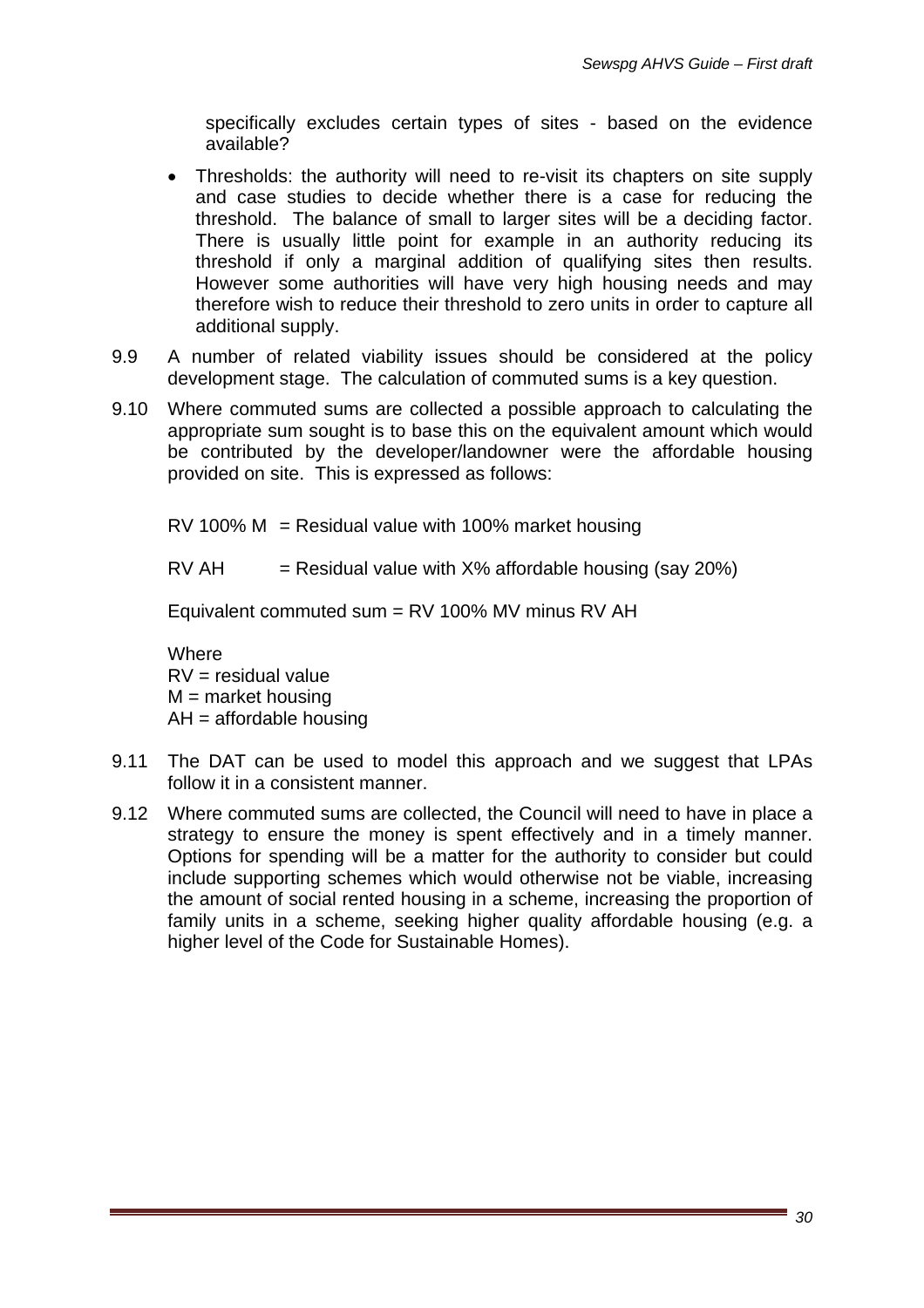# **10 THE AHVS REPORT**

### **The AHVS report**

- 2.16 As part of the LPA's evidence base, the information collected and analysed for the affordable housing viability study should be brought together in the AHVS report. The report will need to set out:
	- The process of evidence collection that lies behind the AHVS (including the role of the development industry workshop);
	- All the assumptions used in the analysis both those which are integral to the DAT (e.g. the market value areas and ACG bands), where the LPA has varied default values in the DAT (e.g. on house prices or build costs) and those that the LPA have used for their AHVS (e.g. level of s106 package);
	- The range of tests undertaken for the High Level Testing and the case studies (and any sensitivity tests undertaken);
	- A full set of results from all the testing undertaken and the source of any comparator land value information used.
- 2.17 The report should explain how the LPA has used the information from the AHVS to develop its policy options and/or preferred policy for its LDP.

# **Structure of the AHVS report**

2.18 There is no ideal template for the AHVS report but the following is put forward as a possible structure that LPAs may find useful to follow.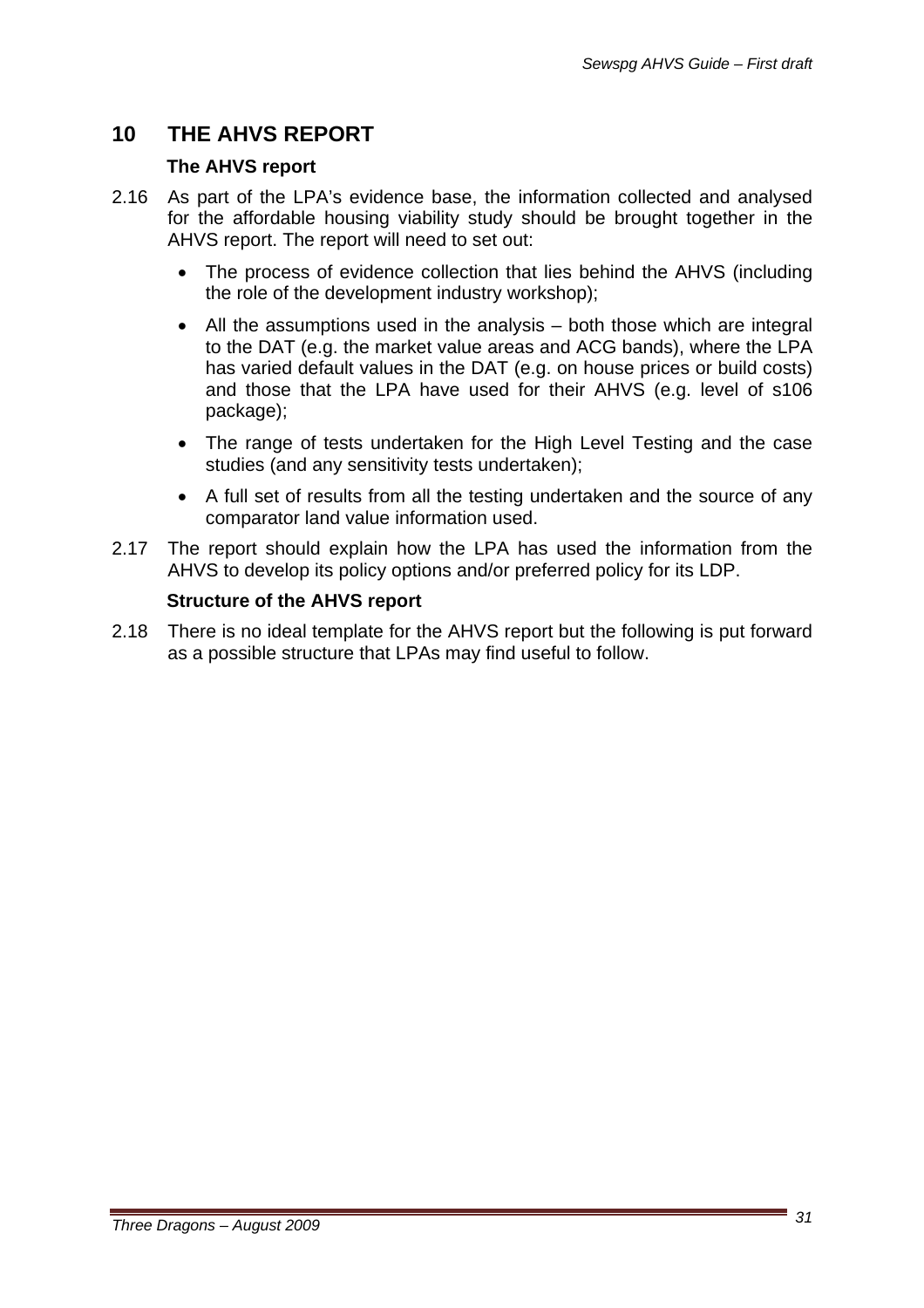# **Figure 10.1: A possible structure for an AHVS report**

# **i. Introduction**

Purpose of AHVS and relationship to LDP Policy context – national and local (including AHDS) Progress in delivery of affordable housing Level of need for affordable housing Research method - process of data collection, viability testing and consultation with development industry Coverage of remainder of the report

#### **ii. Principles underlying the viability testing approach**  Use of residual value approach Benchmarking residual values against existing/alternative use values

# **iii. High Level Testing**

Principle of testing a 1 hectare scheme Use of the DAT for calculations Market value areas in DAT, variance from these and MVAs used for analysis Key modelling assumptions – development scenarios, %age AH and tenure mix, s106 package, no grant/grant, any variations of default values in DAT Baseline results (with further detail in an annex) Sensitivity tests undertaken and results Comparator land values and implications for policy making.

# **iv. Land supply analysis**

Purpose of review of the land supply and policy context for thresholds Results of site supply analysis Practical considerations of providing AH on (small) sites Approach to commuted sums

#### **v. Case study sites**

Purpose of analysis of case study sites Selection of case study sites (and whether apply in all MVAs) Modelling assumptions used Results, comparator land values (especially for developments involving residential demolitions) and implications for policy making

# **vi. Key findings and conclusions**

Summary of key findings from the AHVS

Review of policy options for target percentages and site-capacity thresholds – including using different targets and thresholds for different parts of an authority

Dealing with individual scheme viability – onus on developer to demonstrate why a scheme cannot meet policy and how DAT will be used in the process Approach to use of commuted sums

Market conditions – any comments LPA wishes to make re short term market uncertainty versus need for policy for the longer term

#### **Annexes**

Assumptions used in the modelling process Agreed development industry workshop notes Results from all the modelling undertaken (including sensitivity tests)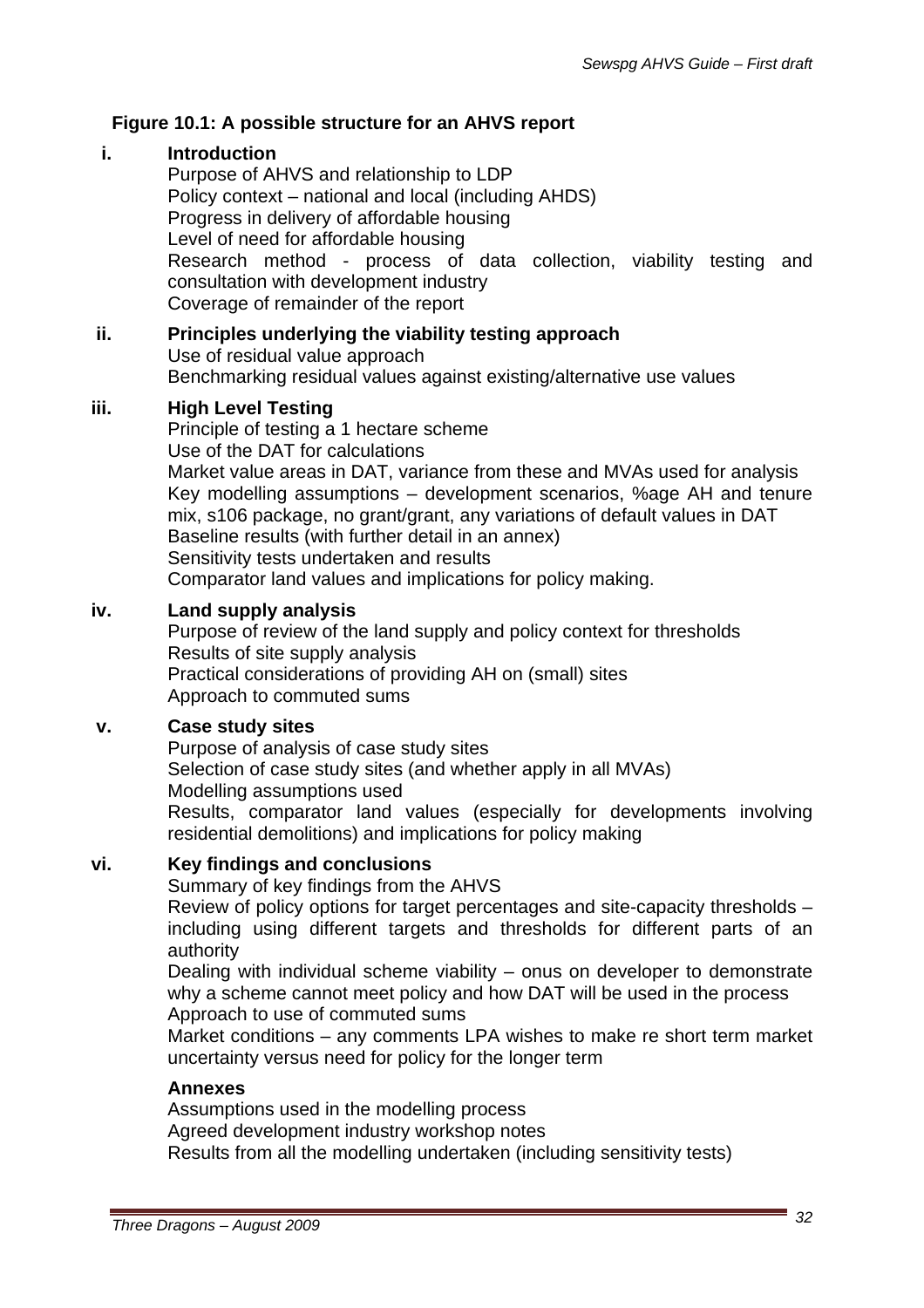# **APPENDIX 1 – TYPICAL INVITATION TO WORKSHOP**

# Dear Sir or Madam

Affordable Housing Viability Study for ABC CBC Council: Consultation Workshop

ABC CBC are preparing an Affordable Housing Viability Study to inform the Council's planning policy on affordable housing. The study will review the issue of viability, affordable housing and site supply in the borough.

An important element of the study is to obtain the views of local experts and stakeholders in the field of housing delivery. To this end we will be holding a workshop to enable housebuilders/developers, their agents, RSLs and others to participate in a discussion of the issues that will inform the study.

We would value your attendance and contribution at this workshop.

# **The workshop will be held at XYZ on Monday 11st January 2008**

### **Lunch will be provided from 1.00pm with the workshop programmed from 2.00- 5.00pm.**

Some of the key questions that will be addressed at the workshop are:

- What are the key factors constraining the delivery of affordable housing?
- Is there an appropriate level of affordable housing that can be delivered?
- Is there a case for setting different targets for affordable housing throughout ABC CBC, reflecting the difference in house prices?
- Is there a minimum size of development needed to make affordable housing viable?
- What housing mix should be built to meet needs and demands?
- Are off-site financial contributions appropriate in the local housing market?

If you would like to attend the workshop please confirm by phone or e-mail to XYZ by Friday 7 August 2007. As places are likely to be restricted, we would ask that only one representative from an organisation attend.

Further information on the format of the workshop will be sent to those who are due to attend prior to the event.

If you have any further questions relating to the workshops please contact ABC on 0123-456-789

Yours sincerely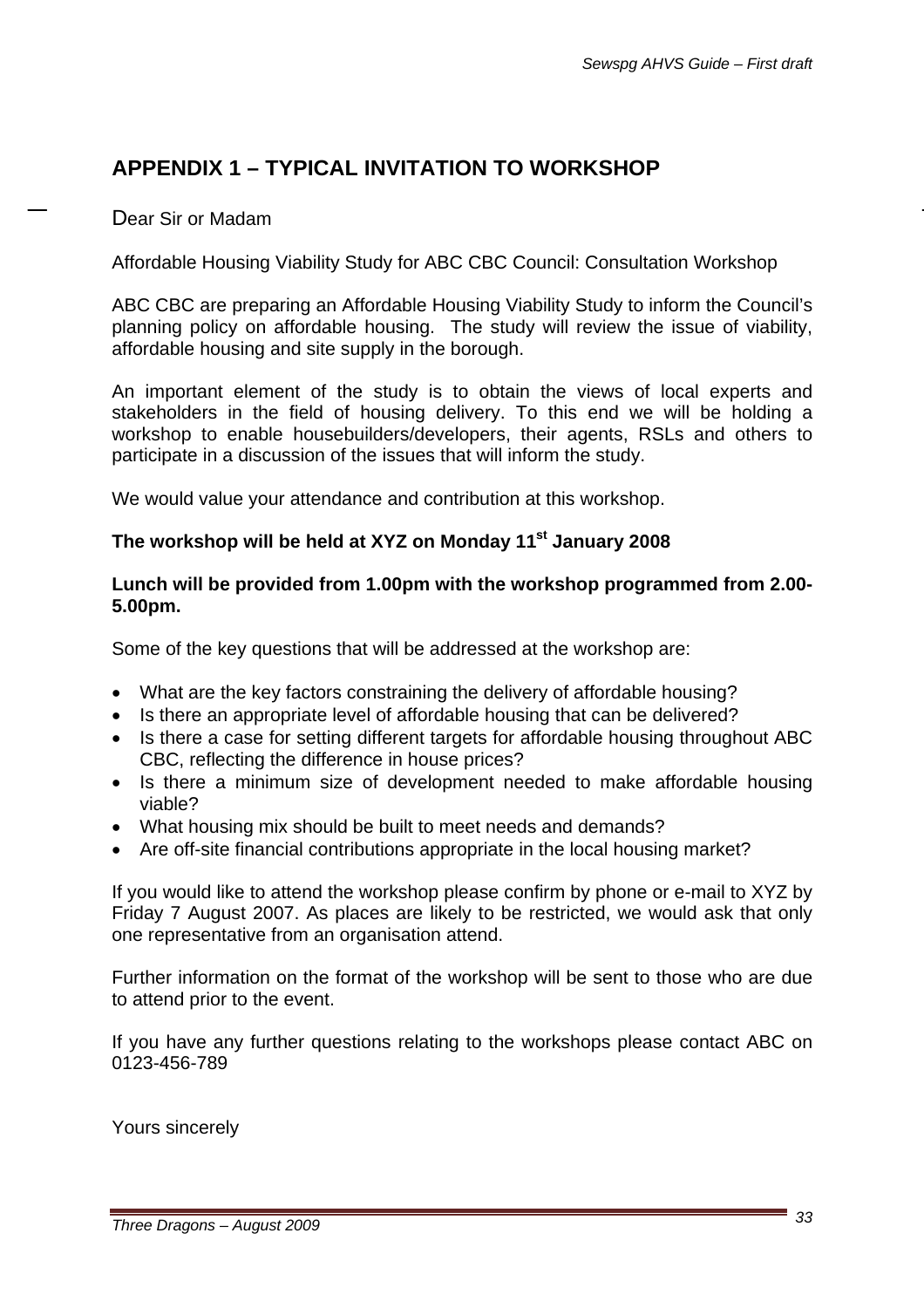# **APPENDIX 2 – EXAMPLE OF A HIGH LEVEL TESTING FRAMEWORK**

# **1 Baseline model**

DAT

# **2 Site size base**

Use a standard one hectare site for all testing.

#### **3 Market areas**

Test all four market areas for ABC CBC

### **4 Density and mix**

### **Test, for all market areas according to chart (from DAT):**

|      | <b>MIXES</b>               |                |     |     |                      |     |     |     |     |     |      |
|------|----------------------------|----------------|-----|-----|----------------------|-----|-----|-----|-----|-----|------|
|      |                            |                |     |     | <b>Density Range</b> |     |     |     |     |     |      |
| Ref. | Description                | Rooms          |     | 30  | 35 <sub>1</sub>      | 40  | 45  | 50  | 75  | 100 | 125  |
|      | Studio Flat                | 1              |     |     |                      |     |     |     | 5%  | 20% | 20%  |
| 2    | 1 Bed Flat                 | 1              |     |     |                      | 5%  | 5%  | 15% | 25% | 35% | 35%  |
|      | 32 Bed Flat                | $\overline{2}$ |     |     | 10%                  | 10% | 15% | 20% | 40% | 45% | 45%  |
|      | 4 1 Bed Terrace/Town House | 1              |     |     |                      |     |     |     | 5%  |     |      |
|      | 5 2 Bed Terrace/Town House | $\overline{2}$ |     |     | 15%                  | 20% | 30% | 25% | 15% |     |      |
|      | 6 3 Bed Terrace/Town House | 3              | 10% | 10% | 20%                  | 20% | 25% | 30% | 10% |     |      |
|      | 7 4 Bed Terrace/Town House | 4              |     |     |                      | 5%  | 5%  |     |     |     |      |
|      | 8 2 Bed Semi Detached      | $\overline{2}$ |     |     |                      |     |     |     |     |     |      |
|      | 9 3 Bed Semi Detached      | 3              | 10% | 10% | 10%                  | 10% | 10% | 5%  |     |     |      |
|      | 10 4 Bed Semi Detached     | 4              | 10% | 10% | 10%                  | 10% | 10% | 5%  |     |     |      |
|      | 11 3 Bed Detached          | 3              | 20% | 20% | 10%                  | 10% |     |     |     |     |      |
|      | 12 4 Bed Detached          | 4              | 30% | 30% | 15%                  | 10% |     |     |     |     |      |
|      | 13 5 Bed Detached          | 5              | 20% | 20% | 10%                  |     |     |     |     |     |      |
|      | 14 2 Bed Bungalow          | $\overline{2}$ |     |     |                      |     |     |     |     |     |      |
|      | 153 Bed Bungalow           | 3              |     |     |                      |     |     |     |     |     |      |
| 16   |                            | 0              |     |     |                      |     |     |     |     |     |      |
| 17   | ٥                          | 0              |     |     |                      |     |     |     |     |     |      |
| 18   |                            | 0              |     |     |                      |     |     |     |     |     |      |
| 19   | ٥                          | 0              |     |     |                      |     |     |     |     |     |      |
| 20   |                            | 0              |     |     |                      |     |     |     |     |     |      |
|      |                            | Total          |     |     |                      |     |     |     |     |     | 100% |

#### RUN ONLY HOWEVER AT 30 DPH, 40 DPH AND 50 DPH

On page 4 'Characteristics of development':

- Assume all low rise flats (2 storey) unless these are normally higher? NB selecting a 6 storey flat will probably make things look unviable!;
- Parking set to 'n/a' (Page 4 of Toolkit Characteristics of Development)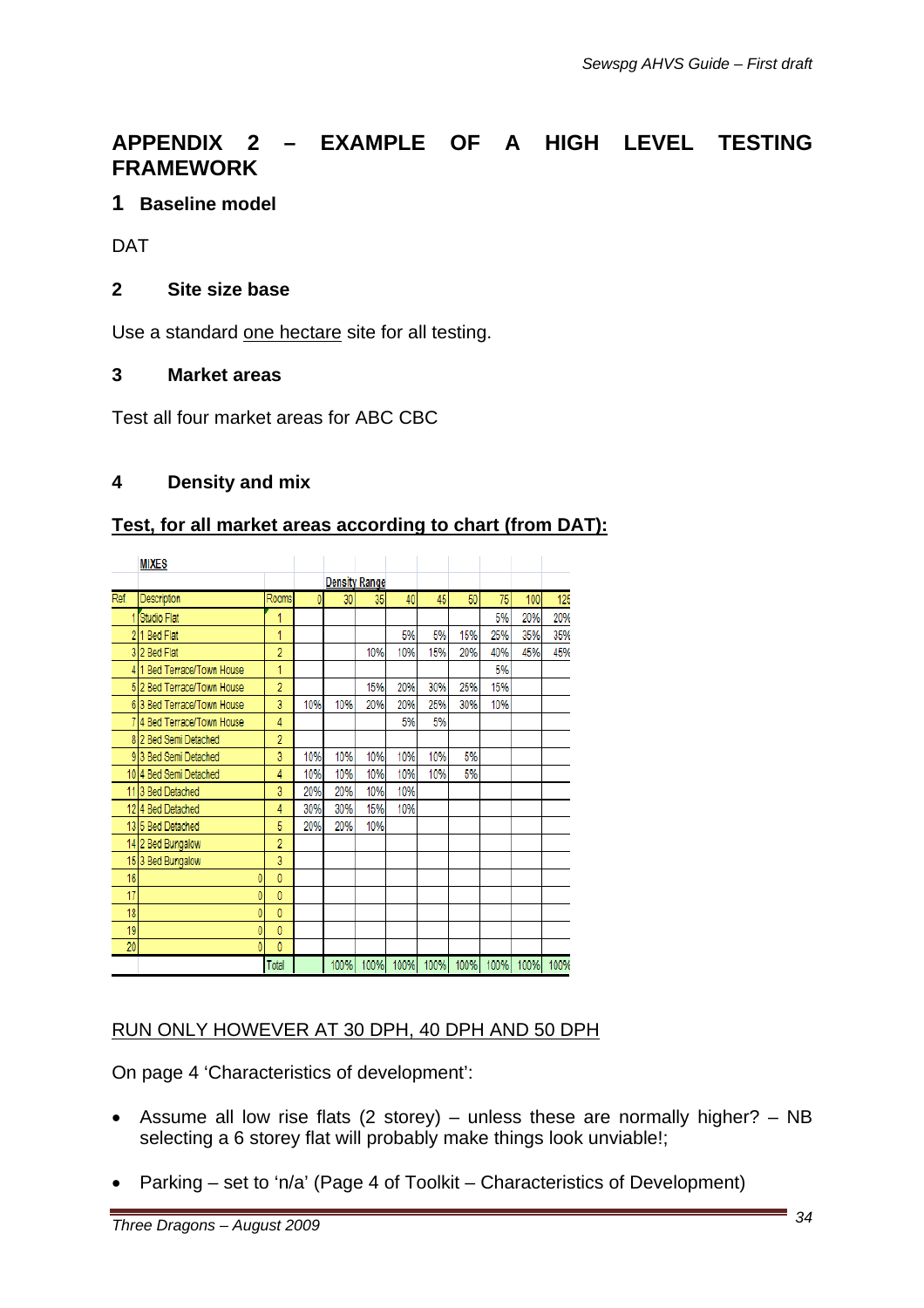# **5 Affordable housing targets**

# **5.1 Affordable housing targets**

Test at:

10%;

15%

20%;

25%

30%;

35%

# **Test the range of targets at:**

# 75% Social Rent and 25% HomeBuy. At a 40% Equity Share. Is this correct (if so – set up as follows in DAT):

| Percentage purchased by purchaser for Homebuy                                                       | Default              | 70% | <b>User</b>   | 40%       |
|-----------------------------------------------------------------------------------------------------|----------------------|-----|---------------|-----------|
| Percentage purchased by purchaser for Equity Share                                                  | Default <sup>*</sup> | 70% | <b>User</b>   |           |
| The number of dwellings may be expressed as fractions for the purposes of<br>financial calculations |                      |     | Previous Page | Next Page |

# **6 Other Section 106 obligations**

Test at £5,000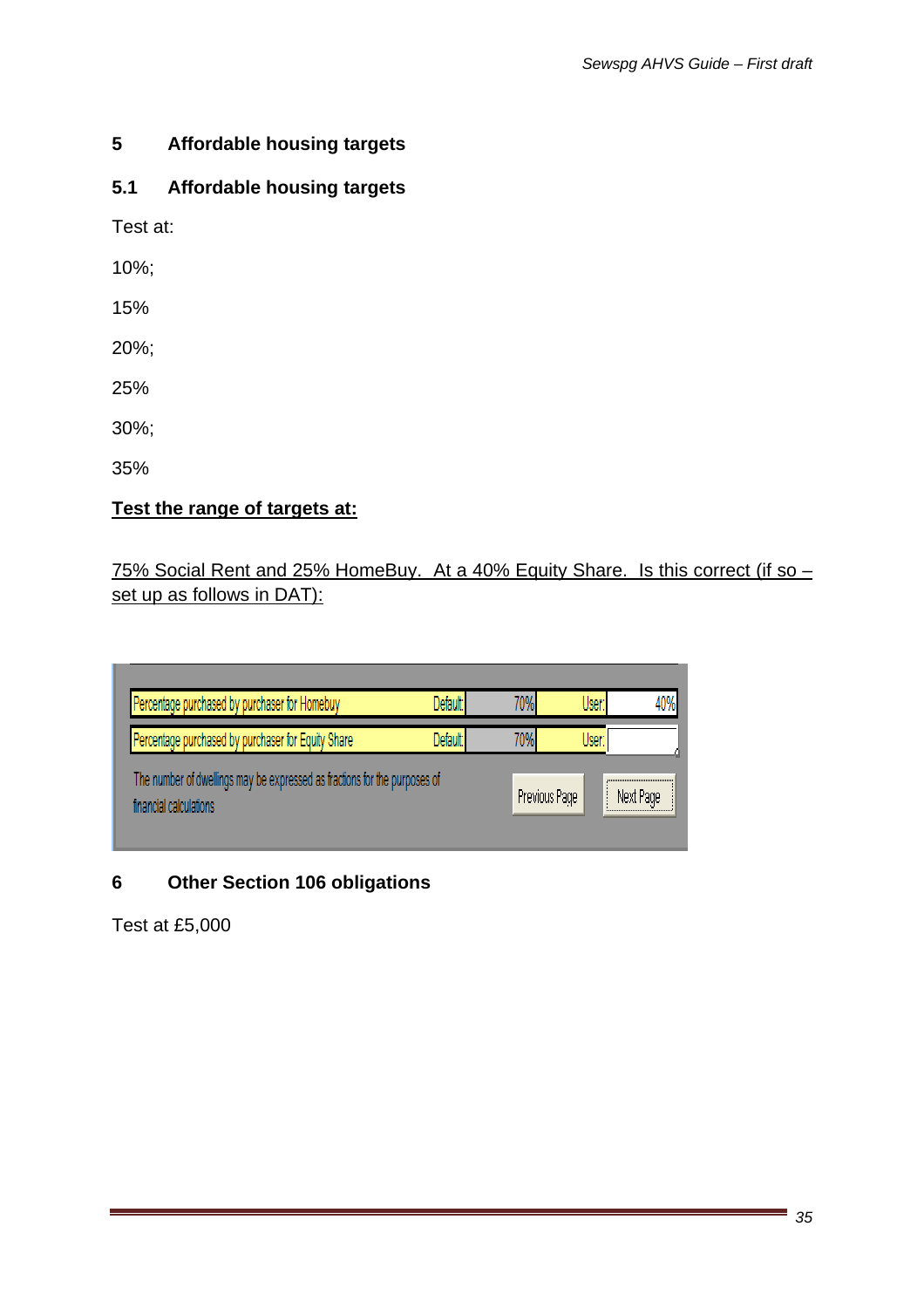# **7 Build costs**

Set up build costs sheet as per screenshot (as agreed at meeting  $7<sup>th</sup>$  July with HBF):

| <b>11 - DEVELOPMENT COSTS</b>                                                                                                                            |                                                         |                                                                                                                                                            |                                      |                |                                        |                                      | Depress this button to<br>clear these tables                             |    | Clear Tables |
|----------------------------------------------------------------------------------------------------------------------------------------------------------|---------------------------------------------------------|------------------------------------------------------------------------------------------------------------------------------------------------------------|--------------------------------------|----------------|----------------------------------------|--------------------------------------|--------------------------------------------------------------------------|----|--------------|
| <b>Build Costs per sq m</b>                                                                                                                              |                                                         |                                                                                                                                                            | <b>Other Development Costs</b>       |                |                                        |                                      |                                                                          |    |              |
| If you wish to use your own values then you can<br>enter them in the white cells below. If you leave<br>any blank the Toolkit Value for that row will be |                                                         | If you wish to use your own values then you can enter them in the white cells below. If you leave any blank the<br>Toolkit Value for that row will be used |                                      |                |                                        |                                      |                                                                          |    |              |
|                                                                                                                                                          |                                                         |                                                                                                                                                            |                                      | <b>Toolkit</b> | User                                   |                                      |                                                                          |    |              |
|                                                                                                                                                          | <b>Toolkit Values</b>                                   | <b>User Values</b>                                                                                                                                         | Professional Fees %                  | Values<br>12%  | Values                                 | of build costs                       |                                                                          |    |              |
| Bungalows                                                                                                                                                | £1,126                                                  | £1,145                                                                                                                                                     | Internal Overheads                   | 10%            |                                        | 5.00% of build costs (Market and ES) |                                                                          |    |              |
| Flats (16+ storeys)                                                                                                                                      | £1,836                                                  | £2,004                                                                                                                                                     | Finance (Market)                     | 6%             |                                        |                                      | of market value (Market and ES)                                          |    |              |
| Flats (6-15 storeys)                                                                                                                                     | £1,486                                                  | £1,622                                                                                                                                                     | Finance (Affordable Housing)         | 6%             |                                        |                                      | of development costs (SR, NH and IR units)                               |    |              |
| Flats (5 & less storeys)                                                                                                                                 | £1,114                                                  | £1,155                                                                                                                                                     | <b>Marketing Fees</b>                | 4%             |                                        |                                      | 3.00% of market value (Market and ES)                                    |    |              |
| Houses $\leq$ 75m2                                                                                                                                       | £952                                                    | £975                                                                                                                                                       | Developers Return                    | 15%            |                                        |                                      | 17.00% of market value (Market and ES)                                   |    |              |
| House > 75m2                                                                                                                                             | £836                                                    | £850                                                                                                                                                       | <b>Contractors Return</b>            | 10%            |                                        |                                      | 5.00% of development costs (excl finance) applies to SR, NH and IR units |    |              |
| Market Housing<br>None                                                                                                                                   | <b>Ecohomes Standards</b><br>Affordable Housing<br>None |                                                                                                                                                            |                                      |                |                                        |                                      |                                                                          |    |              |
| <b>Wheelchair Costs</b>                                                                                                                                  |                                                         |                                                                                                                                                            | <b>Exceptional Development Costs</b> |                |                                        |                                      |                                                                          |    |              |
|                                                                                                                                                          |                                                         |                                                                                                                                                            |                                      |                | <enter cost="" description=""></enter> |                                      |                                                                          | £0 |              |
|                                                                                                                                                          |                                                         |                                                                                                                                                            |                                      |                | <enter cost="" description=""></enter> |                                      |                                                                          | £0 |              |
|                                                                                                                                                          | <b>Toolkit Value</b>                                    | User Values                                                                                                                                                |                                      |                | <enter cost="" description=""></enter> |                                      |                                                                          | £0 |              |
| Unit size increase                                                                                                                                       | 25%                                                     |                                                                                                                                                            |                                      |                | <enter cost="" description=""></enter> |                                      |                                                                          | £0 |              |
|                                                                                                                                                          |                                                         |                                                                                                                                                            |                                      |                |                                        |                                      |                                                                          |    |              |
| <b>Build cost increase</b>                                                                                                                               | 15%                                                     |                                                                                                                                                            |                                      |                | <b>Scheme Total</b>                    |                                      |                                                                          | £0 |              |
|                                                                                                                                                          |                                                         |                                                                                                                                                            |                                      |                |                                        |                                      | Previous Page                                                            |    | Next Page    |

# **8 Unit sizes (sq m)**

As per the DAT (as it brings them forward on Page 4)

### **9 Target Rents (Weekly rents)**

# **These are the current rents running in the Toolkit. LAs need to check recent rents.**

| <b>Studio Flat</b>       | £46.45 |
|--------------------------|--------|
| 1 Bed Flat               | £48.56 |
| 2 Bed Flat               | £50.67 |
| 1 Bed Terrace/Town House | £57.58 |
| 2 Bed Terrace/Town House | £60.51 |
| 3 Bed Terrace/Town House | £63.44 |
| 4 Bed Terrace/Town House | £66.37 |
| 2 Bed Semi Detached      | £60.51 |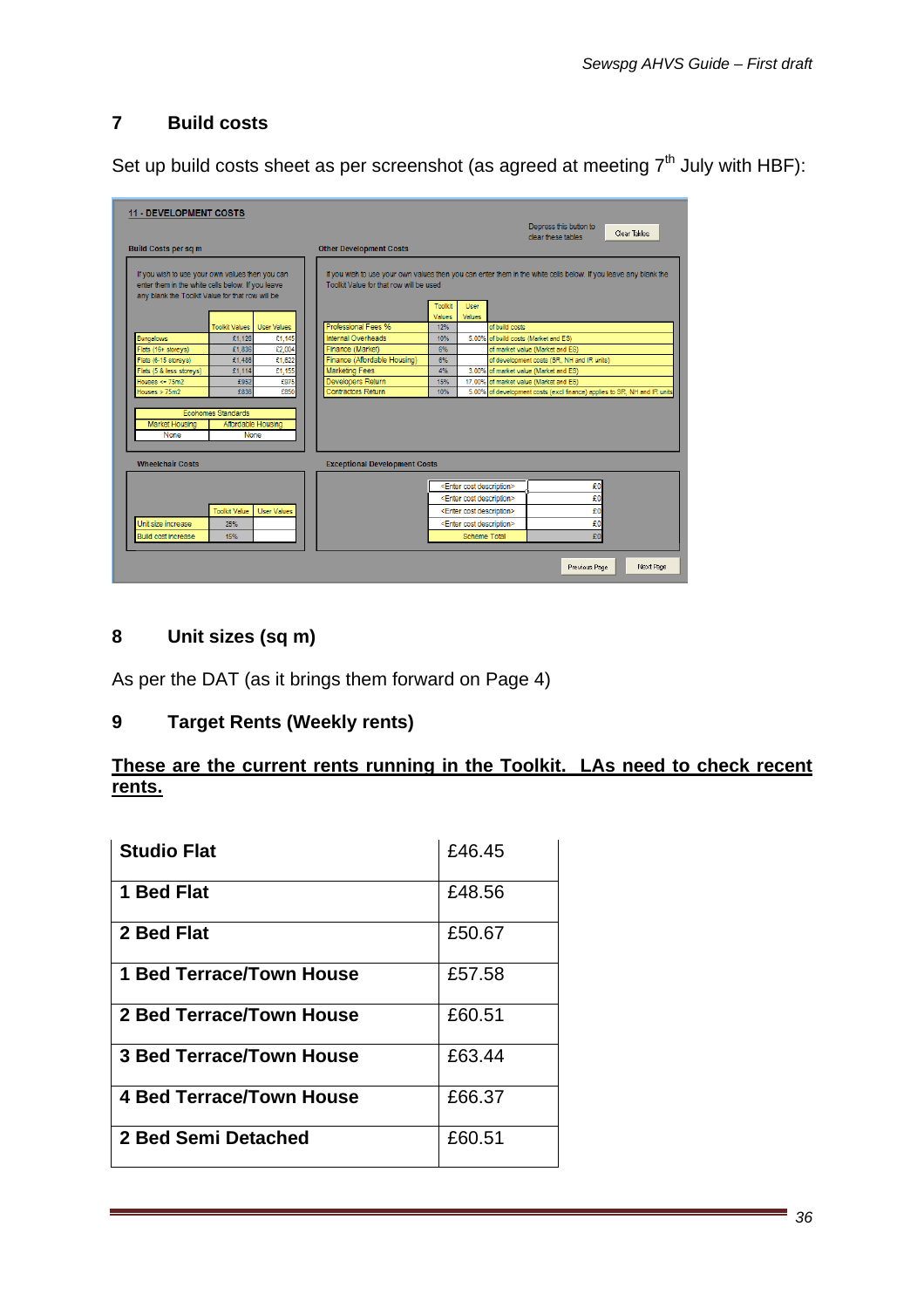| <b>3 Bed Semi Detached</b> | £63.44 |
|----------------------------|--------|
| <b>4 Bed Semi Detached</b> | £66.37 |
| <b>3 Bed Detached</b>      | £63.44 |
| 4 Bed Detached             | £66.37 |
| 5 Bed Detached             | £69.30 |
| 2 Bed Bungalow             | £60.51 |
| <b>3 Bed Bungalow</b>      | £63.44 |

#### **10 Affordable housing – gross to nett page**

As per screenshot (LAs may wish to run this sheet past the RSLs?)

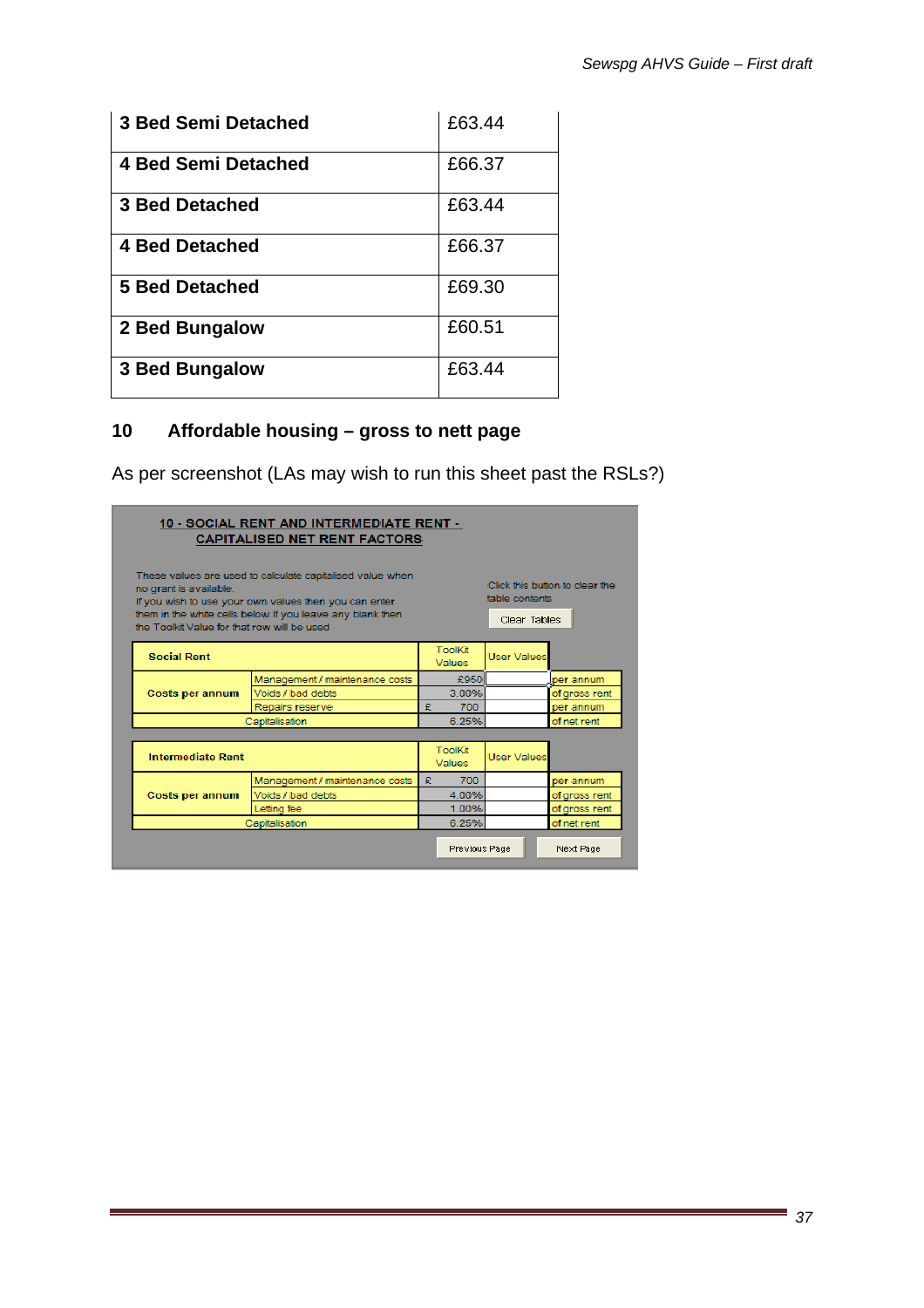# **APPENDIX 3: - BRIEF FOR DISTRICT VALUER**

# **ABC Council**

# **Viability Testing**

### **Brief for District Valuer**

#### **1. Introduction**

1.1 ABC Council wishes to appoint the District Valuer to provide relevant information on current land values for defined market areas in the Borough.

#### **2. Background**

- 2.1 The Welsh Assembly Government has indicated that as an integral part of Local Development Plan Preparation there is a need for Local Planning Authorities to ensure that in setting site-capacity thresholds and site specific targets local planning authorities have balanced the need for affordable housing against site viability. In line with *Technical Advice Note 2: Planning and Affordable Housing* it is considered that this may involve making informed assumptions about the levels of finance available for affordable housing and the type of affordable housing to be provided. *TAN 2* also indicates that local planning authorities should also take into account the impact on the delivery of the affordable housing target and the objective of creating sustainable communities across the plan area and in the individual parts of the plan area.
- 2.2 Against this policy background, the South East Wales Strategic Planning Group (SEWSPG) have set up a sub group to explore the possibility of undertaking work at a sub-regional level to develop a standard methodology to underpin Viability Studies to inform LDPs within South East Wales.
- 2.3 In order to ensure that this work is undertaken in an open transparent manner and is not unduly influenced by any members of the sub group, Three Dragons have been approached with a view to providing the strategic guidance for the preparation of this work. As appropriate, members of XYZ can used this methodology to inform their own viability assessments using the Three Dragons Development Appraisal Toolkit (DAT) should they choose.
- 2.4 As part of the local authority level work, it is necessary to obtain recent information on current land values to be considered against residual values produced by the DAT. ABC C.B.C. wishes to commission the District Valuer to provide this information on land values in order to inform the assessment of viability based on housing markets in the local authority.
- 2.6 Other local authorities in XYZ may commission similar information independently in due course to inform their own studies.